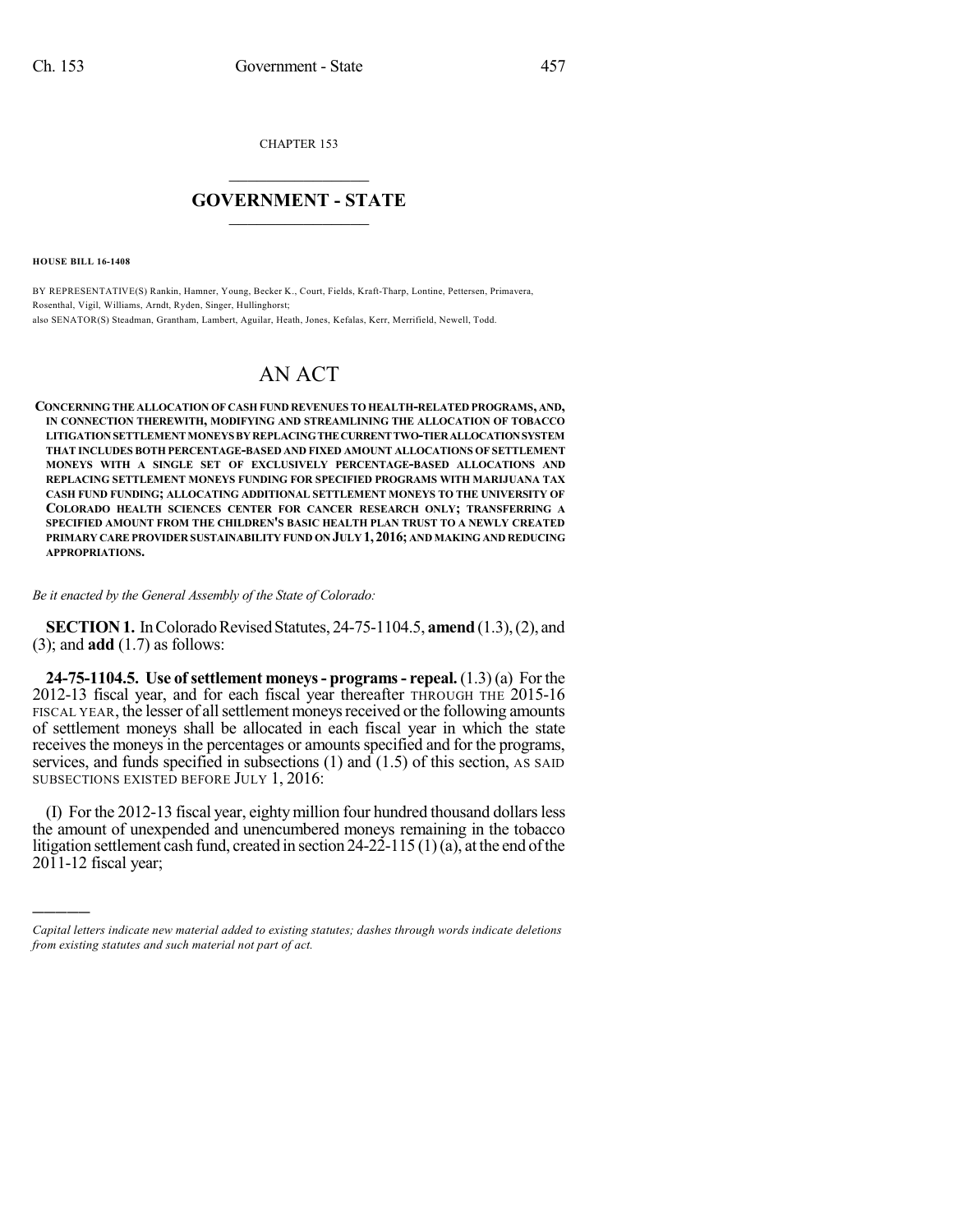(II) For the 2013-14, 2014-15, and  $\frac{2016-17}{2016-17}$  AND 2015-16 fiscal years, and for the 2018-19 fiscal year and for each fiscal year thereafter, the amount allocated pursuant to this subsection (1.3) for the prior fiscal year less the amount of any disputed payments in the tobacco litigation settlement cash fund that were credited to the fund pursuant to subparagraph  $(I)$  of paragraph  $(a)$  of subsection  $(5)$  of this section and less the amount of unexpended and unencumbered moneys remaining in the tobacco litigation settlement cash fund at the end of the prior fiscal year. and

(III) For the 2017-18 fiscal year, the amount allocated pursuant to this subsection (1.3) for the 2016-17 fiscal year less fifteen million dollars, less the amount of any disputed payments in the tobacco litigation settlement cash fund that were credited to the fund pursuant to subparagraph (I) of paragraph (a) of subsection (5) of this section, and less the amount of unexpended and unencumbered moneys remaining in the tobacco litigation settlement cash fund at the end of the 2016-17 fiscal year.

(a.5) FOR THE 2016-17 FISCAL YEAR, AND FOR EACH FISCAL YEAR THEREAFTER, THE LESSER OF ALL SETTLEMENT MONEYS RECEIVED OR THE FOLLOWING AMOUNTS OF SETTLEMENT MONEYS SHALL BE ALLOCATED IN EACH FISCAL YEAR IN WHICH THE STATE RECEIVES THE MONEYS IN THE PERCENTAGES SPECIFIED AND FOR THE PROGRAMS, SERVICES, AND FUNDS SPECIFIED IN SUBSECTION (1.7) OF THIS SECTION:

(I) FOR THE 2016-17 FISCAL YEAR, AND FOR THE 2018-19 FISCAL YEAR AND FOR EACH FISCAL YEAR THEREAFTER, THE AMOUNT ALLOCATED PURSUANT TO THIS SUBSECTION (1.3) FOR THE PRIOR FISCAL YEAR LESS THE AMOUNT OF ANY DISPUTED PAYMENTS IN THE TOBACCO LITIGATION SETTLEMENT CASH FUND THAT WERE CREDITED TO THE FUND PURSUANT TO SUBPARAGRAPH  $(I)$  OF PARAGRAPH  $(a)$  OF SUBSECTION (5) OF THIS SECTION AND LESS THE AMOUNT OF UNEXPENDED AND UNENCUMBERED MONEYS REMAINING IN THE TOBACCO LITIGATION SETTLEMENT CASH FUND AT THE END OF THE PRIOR FISCAL YEAR; AND

(II) FOR THE 2017-18 FISCAL YEAR, THE AMOUNT ALLOCATED PURSUANT TO SUBPARAGRAPH (I) OF THIS PARAGRAPH (a.5) FOR THE 2016-17 FISCAL YEAR LESS FIFTEEN MILLION DOLLARS, LESS THE AMOUNT OF ANY DISPUTED PAYMENTS IN THE TOBACCO LITIGATION SETTLEMENT CASH FUND THAT WERE CREDITED TO THE FUND PURSUANT TO SUBPARAGRAPH  $(I)$  OF PARAGRAPH  $(a)$  OF SUBSECTION  $(5)$  OF THIS SECTION, AND LESS THE AMOUNT OF UNEXPENDED AND UNENCUMBERED MONEYS REMAINING IN THE TOBACCO LITIGATION SETTLEMENT CASH FUND AT THE END OF THE 2016-17 FISCAL YEAR.

(b) (I) For the  $2012-13$  THE 2016-17 fiscal year, and for each fiscal year thereafter, in addition to the amounts allocated pursuant to  $\frac{\text{parameter}}{\text{ar}(\text{a})}$ PARAGRAPH  $(a.5)$  of this subsection  $(1.3)$ , the amount of unexpended and unencumbered moneys remaining in the tobacco litigation settlement cash fund, created in section 24-22-115 (1) (a), at the end of the prior fiscal year shall be allocated to the programs that receive settlement moneys pursuant to subsections  $(1)$ and  $(1.5)$  SUBSECTION (1.7) of this section in proportion to their shares of the settlement moneys.

(II) For the  $2013-14$  THE 2016-17 fiscal year, and for each fiscal year thereafter, in addition to the amounts allocated pursuant to  $\frac{\partial}{\partial x}$  PARAGRAPH (a.5) of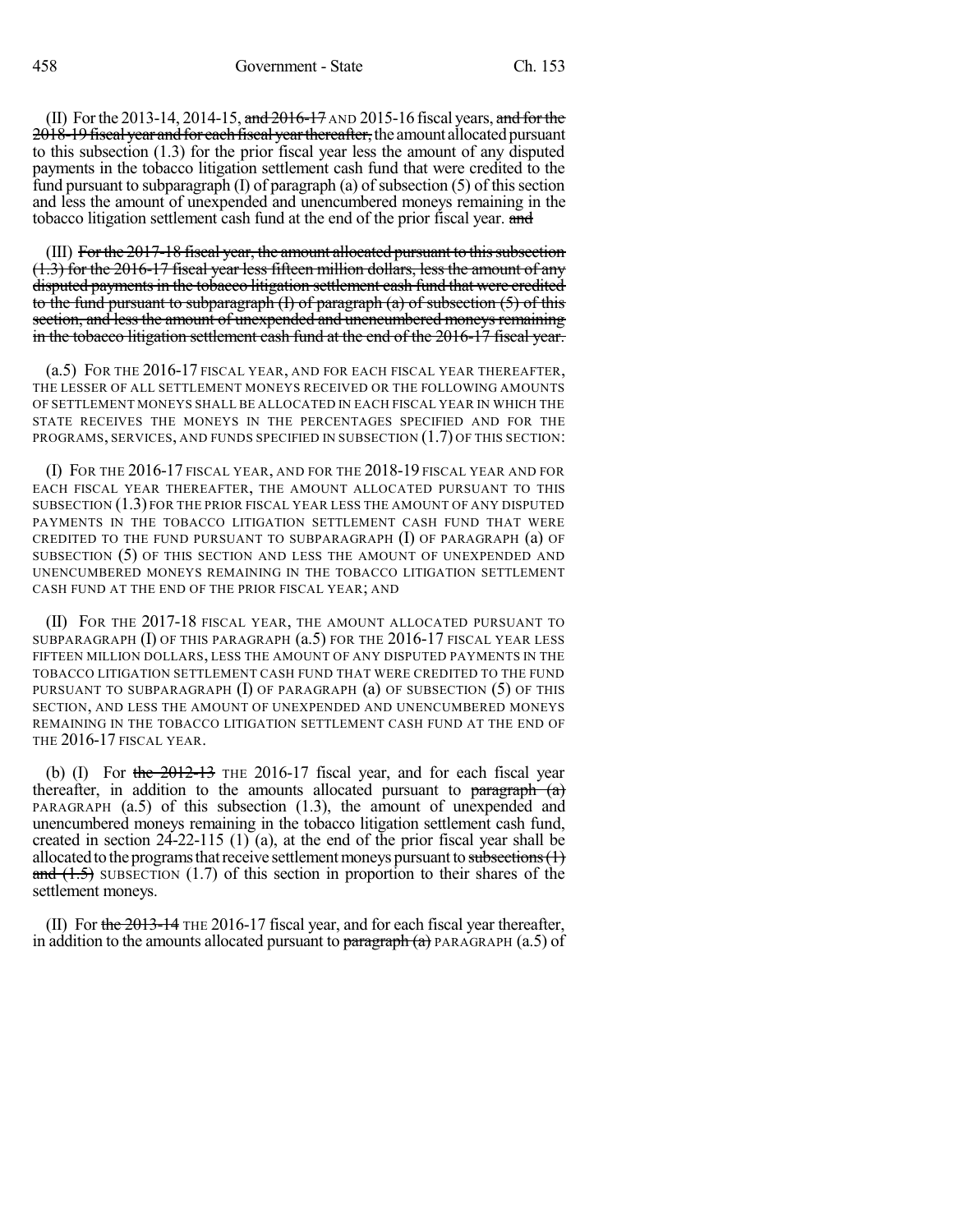this subsection  $(1.3)$ , disputed payments received are allocated in the year received up to the amounts necessary to meet the requirements of subsections  $(1)$  and  $(1.5)$ SUBSECTION  $(1.7)$  of this section in the percentages and amounts specified and for the programs, services, and funds specified in said subsections  $(1)$  and  $(1.5)$  SAID SUBSECTION  $(1.7)$ .

(c) Notwithstanding the provisions of section 24-1-136, no later than October 1, 2013, and no later than October 1 of each year thereafter, the state treasurer shall submit a written report to the joint budget committee that sets forth the total amount allocated pursuant to this subsection (1.3) during the prior fiscal year and the total amount anticipated to be allocated pursuant to this subsection (1.3) during the current fiscal year.

 $(1.7)$  EXCEPT AS OTHERWISE PROVIDED IN SUBSECTIONS  $(1.3)$  and  $(5)$  of this SECTION, AND EXCEPT THAT DISPUTED PAYMENTS RECEIVED BY THE STATE IN THE 2015-16 FISCAL YEAR OR IN ANY YEAR THEREAFTER ARE EXCLUDED FROM THE CALCULATION OF ALLOCATIONS UNDER THIS SUBSECTION (1.7), FOR THE 2016-17 FISCAL YEAR AND FOR EACH FISCAL YEAR THEREAFTER,THE FOLLOWINGPROGRAMS, SERVICES, AND FUNDS SHALL RECEIVE THE FOLLOWING SPECIFIED PERCENTAGES OF THE TOTAL AMOUNT OF SETTLEMENT MONEYS RECEIVED BY THE STATE IN THE PRECEDING FISCAL YEAR:

(a) THE COLORADO NURSE HOME VISITOR PROGRAM CREATED IN ARTICLE 6.4 OF TITLE 26, C.R.S., SHALL RECEIVE TWENTY-SIX AND SEVEN-TENTHS PERCENT OF THE SETTLEMENT MONEYS;

(b) THE CHILDREN'S BASIC HEALTH PLAN TRUST CREATED IN SECTION 25.5-8-105, C.R.S., SHALL RECEIVE EIGHTEEN PERCENT OF THE SETTLEMENT MONEYS;

(c) THE UNIVERSITY OF COLORADO HEALTH SCIENCES CENTER SHALL RECEIVE A BASE AMOUNT OF FIFTEEN AND ONE-HALF PERCENT OF THE SETTLEMENT MONEYS AND AN ADDITIONAL AMOUNT OF TWO PERCENT OF THE SETTLEMENT MONEYS, AND THE STATE TREASURER SHALL CREDIT BOTH AMOUNTS TO THE TOBACCO LITIGATION SETTLEMENT MONEYS HEALTH EDUCATION FUND,WHICH IS HEREBY CREATED IN THE STATE TREASURY.THE STATE TREASURER SHALL CREDIT ALL INTEREST AND INCOME DERIVED FROM THE DEPOSIT AND INVESTMENT OF MONEY IN THE FUND TO THE FUND. ANY UNEXPENDED AND UNENCUMBERED MONEY IN THE FUND AT THE END OF ANY FISCAL YEAR REMAINS IN THE FUND AND SHALL NOT BE CREDITED OR TRANSFERRED TO THE GENERAL FUND OR ANY OTHER FUND. ALL MONEY IN THE FUND IS SUBJECT TO ANNUAL APPROPRIATION BY THE GENERAL ASSEMBLY TO THE HEALTH SCIENCES CENTER, BUT THE HEALTH SCIENCES CENTER SHALL USE THE ADDITIONAL AMOUNT OF SETTLEMENT MONEYS CREDITED TO THE FUND ONLY FOR TOBACCO-RELATED IN-STATE CANCER RESEARCH AS AUTHORIZED IN SECTION 24-75-1103 (7).

(d) THE FITZSIMONS TRUST FUND CREATED IN SECTION 23-20-136 (3), C.R.S., SHALL RECEIVE EIGHT PERCENT OF THE SETTLEMENT MONEYS. SUBJECT TO ANNUAL APPROPRIATION BY THE GENERAL ASSEMBLY, THE SETTLEMENT MONEYS SHALL BE USED AS SPECIFIED IN SECTION 23-20-136 (5), C.R.S.

(e) THE TONY GRAMPSAS YOUTH SERVICES PROGRAM CREATED IN ARTICLE 6.8 OF TITLE 26, C.R.S., SHALL RECEIVE SEVEN AND ONE-HALF PERCENT OF THE TOTAL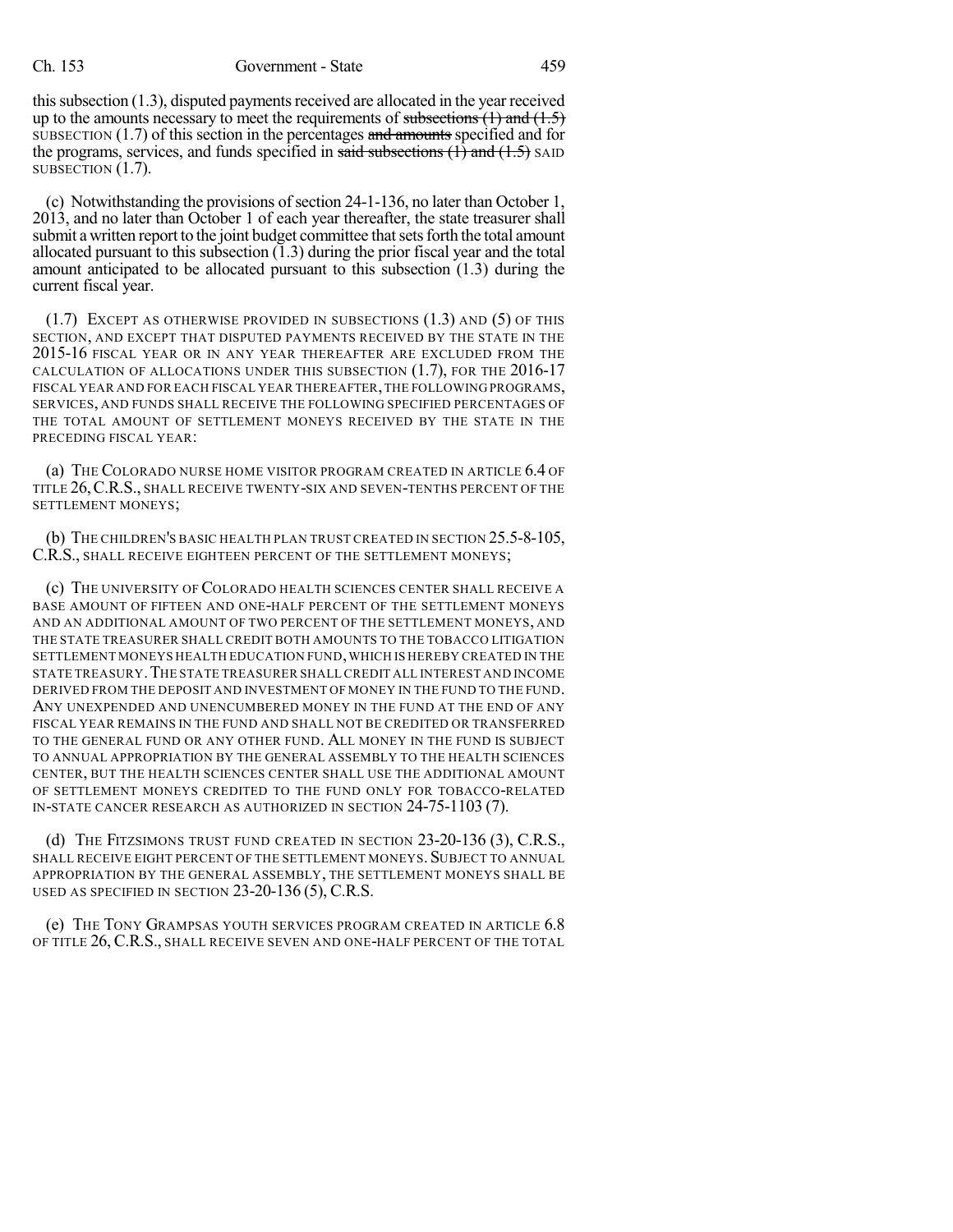AMOUNT OF SETTLEMENT MONEYS, WHICH THE STATE TREASURER SHALL TRANSFER TO THE YOUTH SERVICES PROGRAM FUND CREATED IN SECTION  $26-6.8-102(2)$  (d), C.R.S.;

(f) THE DRUG ASSISTANCE PROGRAM CREATED IN SECTION 25-4-1411, C.R.S., SHALL RECEIVE FIVE PERCENT OF THE SETTLEMENT MONEYS;

(g) THE AIDS AND HIV PREVENTION FUND CREATED IN SECTION 25-4-1415, C.R.S., SHALL RECEIVE THREE AND ONE-HALF PERCENT OF THE SETTLEMENT MONEYS;

(h) THE SUPPLEMENTAL TOBACCO LITIGATION SETTLEMENT MONEYS ACCOUNT OF THE COLORADO IMMUNIZATION FUND CREATED IN SECTION 25-4-2301, C.R.S., SHALL RECEIVE TWO AND ONE-HALF PERCENT OF THE SETTLEMENT MONEYS;

(i) THE TOBACCO SETTLEMENT DEFENSE ACCOUNT OF THE TOBACCO LITIGATION SETTLEMENT CASH FUND CREATED IN SECTION 24-22-115(2)(a) SHALLRECEIVE TWO AND ONE-HALF PERCENT OF THE SETTLEMENT MONEYS;

(j) THE SUPPLEMENTAL STATE CONTRIBUTION FUND CREATED IN SECTION 24-50-609 (5) SHALL RECEIVE TWO AND THREE-TENTHS PERCENT OF THE SETTLEMENT MONEYS, WHICH, SUBJECT TO ANNUAL APPROPRIATION BY THE GENERAL ASSEMBLY, SHALL BE USED TO PAY THE COSTS OF INCREASED NONSUPPLEMENTAL STATE CONTRIBUTIONS AND TO PROVIDE SUPPLEMENTS TO THE STATE CONTRIBUTION FOR STATE EMPLOYEE GROUP BENEFIT PLANS FOR EACH ELIGIBLE STATE EMPLOYEE AS REQUIRED BY SECTION 24-50-609.5;

(k) THE COLORADO AUTISM TREATMENT FUND CREATED PURSUANT TO SECTION 25.5-6-805,C.R.S., SHALL RECEIVE TWO PERCENT OF THE SETTLEMENT MONEYS TO PAY A PORTION OF THE STATE'S SHARE OF THE ANNUAL FUNDING REQUIRED BY THE "HOME- AND COMMUNITY-BASED SERVICES FOR CHILDREN WITH AUTISM ACT", PART 8 OF ARTICLE 6 OF TITLE 25.5, C.R.S.;

(l) THECOLORADO STATE VETERANS TRUST FUND CREATED IN SECTION 28-5-709, C.R.S., SHALL RECEIVE ONE PERCENT OF THE SETTLEMENT MONEYS;

(m) THE STATE DENTAL LOAN REPAYMENT PROGRAM CREATED IN ARTICLE 23 OF TITLE 25, C.R.S., SHALL RECEIVE ONE PERCENT OF THE SETTLEMENT MONEYS; AND

(n) THE COLORADO HEALTH SERVICE CORPS FUND CREATED IN SECTION 25-1.5-506, C.R.S., SHALL RECEIVE ONE PERCENT OF THE SETTLEMENT MONEYS.

(2) The general assembly shall appropriate or the state treasurer shall transfer, as provided by law, the amounts specified in subsections  $(1)$  and  $(1.5)$  SUBSECTION (1.7) of this section from moneys credited to the tobacco litigation settlement cash fund created in section 24-22-115. Except for moneys credited to the health care supplemental appropriations and overexpenditures account of the cash fund pursuant to section  $24-22-115(4)(a)$ , All settlement moneys other than settlement moneys received and allocated by the state during the same fiscal year pursuant to subsections  $(1)$  and  $(1.5)$  SUBSECTION  $(1.7)$  of this section shall be credited to the specified funds or accounts on July 1 of the fiscal year for which they are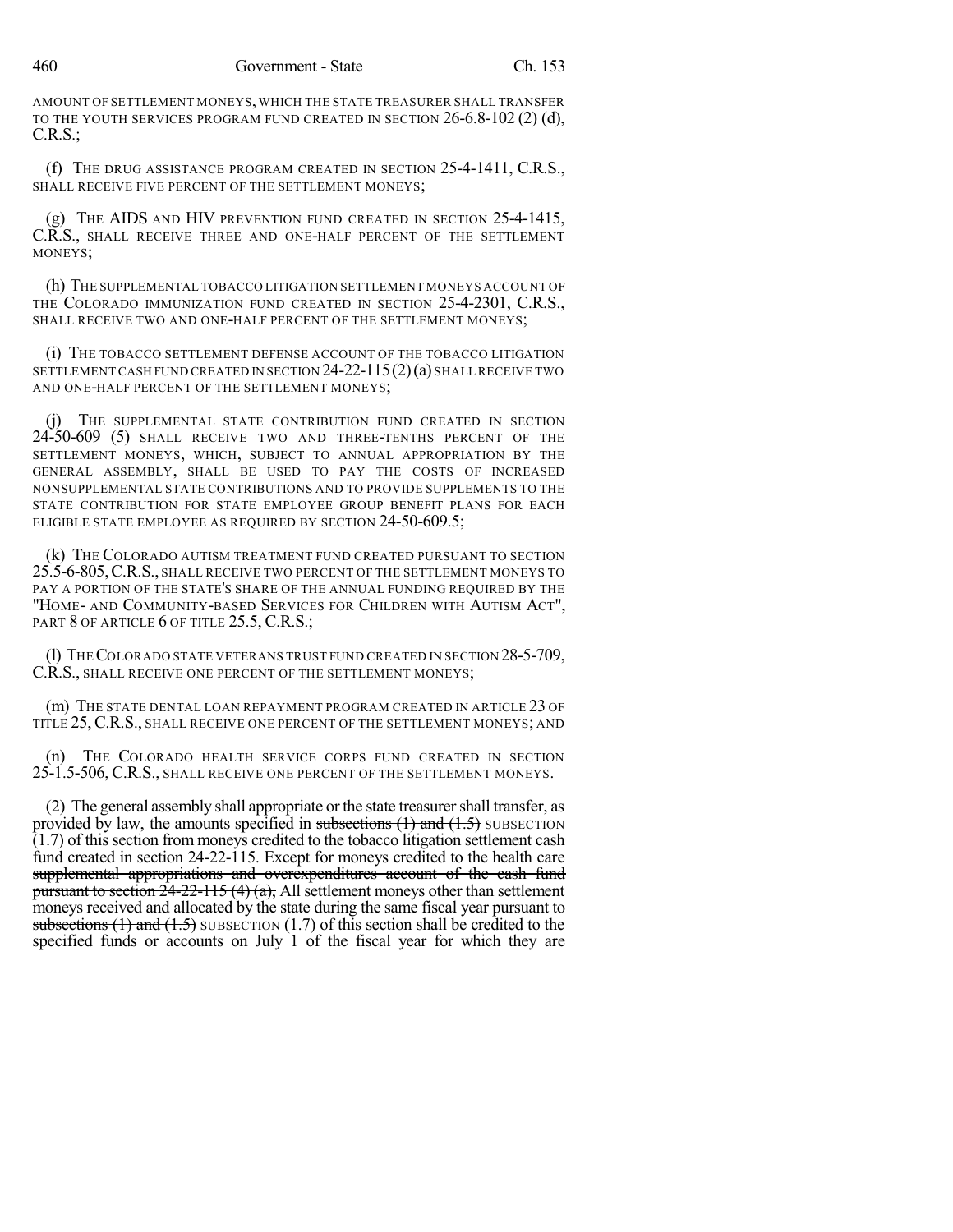transferred, and all settlement moneys received and allocated by the state during the same fiscal year pursuant to said subsections  $(1)$  and  $(1.5)$  SUBSECTION  $(1.7)$  shall be credited to the specified funds or accounts upon receipt by the state.

(3) Notwithstanding the provisions of subsections  $(1)$  and  $(1.5)$  SUBSECTION  $(1.7)$ of this section, for purposes of sections  $22-7-1210$  (3),  $23-20-136$  (3.5) (a), 25-4-1411 (6) (a), 25-4-1415 (2), 25-23-104 (2), 25.5-6-805 (2), 25.5-8-105 (3), 26-6.4-107 (2) (d) (I), 26-6.8-102 (2) (d), 27-67-106 (2) (b), and 28-5-709 (2) (a), C.R.S., settlement moneys received and allocated by the state pursuant to said subsections  $(1)$  and  $(1.5)$  SUBSECTION  $(1.7)$  during the same fiscal year shall be ARE deemed to be moneys received for or during the preceding fiscal year.

**SECTION 2.** In Colorado Revised Statutes, 2-3-113, **amend** (2) as follows:

**2-3-113. Programsthat receive tobaccosettlementmoneys-programreview.**  $(2)$  Beginning January 1, 2002, it is the duty of the state auditor to conduct or cause to be conducted program reviews and evaluations of the performance of each tobacco settlement program to determine whether the program is effectively and efficiently meeting its stated goals. The entity conducting the reviews, in measuring the effectiveness of a program, shall apply, at a minimum, the evaluative research data received pursuant to the tobacco-related and tobacco-focused research grant program created pursuant to part 2 of article 20 of title 23, C.R.S. The program reviews and evaluations shall subject all tobacco settlement programs to audit, whether operated directly by a state agency or by a private entity or by a local government agency.

**SECTION 3.** In Colorado Revised Statutes, 23-18-304, **add** (1) (c) as follows:

**23-18-304. Funding for specialty education programs - area vocational schools - local district junior colleges.** (1) (c) SPECIALTY EDUCATION SERVICES PROVIDED BY THE HEALTH SCIENCES CENTER CAMPUS AT THE UNIVERSITY OF COLORADO AS AUTHORIZED BY PARAGRAPH (a) OF THIS SUBSECTION (1) INCLUDES CARE PROVIDED BY THE FACULTY OF THE HEALTH SCIENCES CENTER CAMPUS AT THE UNIVERSITY OF COLORADO THAT ARE ELIGIBLE FOR PAYMENT PURSUANT TO SECTION 25.5-4-401, C.R.S.

**SECTION 4.** In Colorado Revised Statutes, 23-20-136, **amend** (3.5) (a) as follows:

**23-20-136. Fitzsimonstrust fund - creation - legislative declaration - repeal.**  $(3.5)(a)$  For the 2006-07 THE 2016-17 fiscal year and for each fiscal year thereafter in which the state receives moneys pursuant to the master settlement agreement, and in which money is due to a lessor under a lease-purchase agreement authorized pursuant to section 3 of House Bill 03-1256, as enacted at the first regular session of the sixty-fourth general assembly,  $IN$  2003, the state treasurer shall transfer to the capital construction fund and the state controller shall transfer from the capital construction fund to the Fitzsimons trust fund, the lesser of the amount due to any lessor during the fiscal year or, except as otherwise provided in section  $24-75-1104.5$  (5), C.R.S., eight percent of the total amount received by the state pursuant to the master settlement agreement, other than attorney fees and costs, during the preceding fiscal year. except that the amount transferred pursuant to this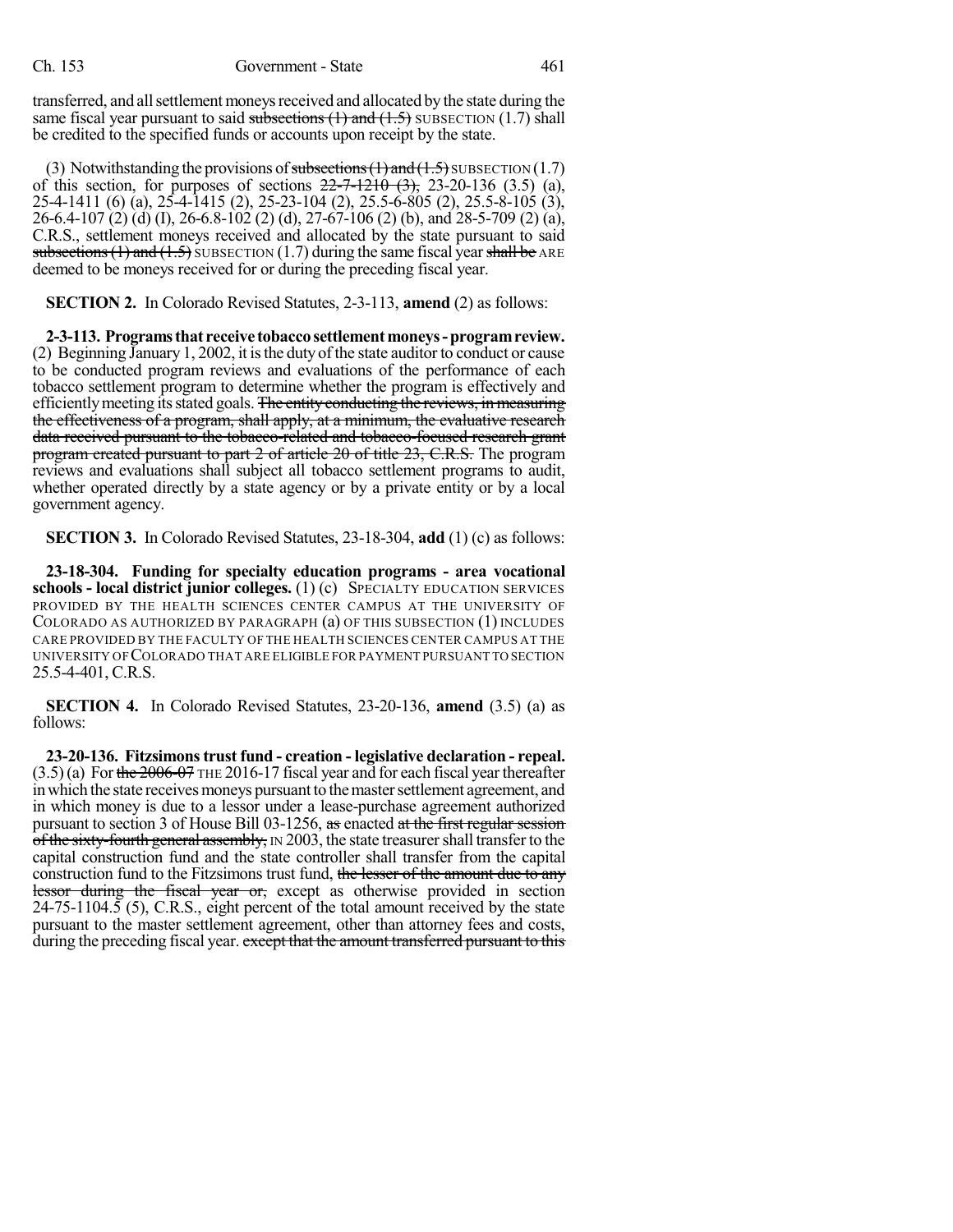### subsection (3.5) in any fiscal year shall not exceed eight million dollars.

**SECTION 5.** In Colorado Revised Statutes, 24-22-115, **amend** (1) and (2) (a) as follows:

**24-22-115. Tobacco litigation settlement cash fund - health care supplemental appropriations and overexpenditures account - creation.**  $(1)$  (a) There is hereby created in the state treasury the tobacco litigation settlement cash fund. The cash fund shall consist CONSISTS of all moneys transmitted to the state treasurer in accordance with the terms of the master settlement agreement, the smokeless tobacco master settlement agreement, and the consent decree approved and entered by the court in the case denominated *State of Colorado, ex rel. Gale A. Norton, Attorney General v. R.J. Reynolds Tobacco Co.; American Tobacco Co., Inc.; Brown & Williamson Tobacco Corp.; Liggett & Myers, Inc.; Lorillard Tobacco Co., Inc.; Philip Morris, Inc.; United States Tobacco Co.; B.A.T. Industries, P.L.C.; TheCouncil For Tobacco Research--U.S.A., Inc.; and Tobacco Institute, Inc.*, Case No. 97 CV 3432, in the district court for the city and county of Denver. other than moneys credited to the tobacco litigation settlement trust fund pursuant to section 24-22-115.5. Except as provided in subsection (2) of this section, all interest derived from the deposit and investment of moneys in the cash fund shall be credited to the cash fund; except that, beginning with the fiscal year 2001-02, and each fiscal year thereafter, all interest derived from the deposit and investment of moneys in the cash fund shall be credited to the breast and cervical cancer prevention and treatment fund created pursuant to section 25.5-5-308, C.R.S. Except as provided in subsection (2) of this section, all moneys in the cash fund shall be subject to appropriation by the general assembly for such purposes as may be authorized by law in accordance with the terms of the settlement agreements and the consent decree. Except as provided in subsection (2) of this section, at the end of the 2004-05 and 2005-06 fiscal years, but prior to the making of any transfer of moneys from the cash fund to the general fund at the end of the fiscal year as required by this paragraph (a), an amount needed, up to one million dollars, to pay the state's share of the annual funding required by the "Home- and Community-based Services for Children with Autism Act", part 8 of article 6 of title 25.5, C.R.S., shall be transferred from the cash fund to the Colorado autism treatment fund created pursuant to section 25.5-6-805, C.R.S. Except as provided in subsection  $(2)$  of this section, at the end of any fiscal year commencing on or after July 1, 2004, but before July 1, 2006, all unexpended and unencumbered moneys in the cash fund, all moneys in the cash fund not appropriated for the following fiscal year, and all moneys in the cash fund not required for transfers pursuant to section 24-75-1104.5 (1) in the following fiscal year shall be transferred to the general fund.

(b) Except as provided in subsection (2) of this section, for the 2006-07 fiscal year and the 2007-08 fiscal year, an amount needed, up to one million dollars, to pay the state's share of the annual funding required by the "Home- and Community-based Services for Children with Autism Act", part 8 of article 6 of title 25.5, C.R.S., shall be transferred from the tobacco litigation settlement cash fund to the Colorado autism treatment fund created pursuant to section 25.5-6-805, C.R.S. The amount to be transferred shall be taken into account when determining the amount of cash fund moneys available for allocation to tobacco settlement programs pursuant to section  $24-75-1104.5(1.5)$  and shall be transferred at the end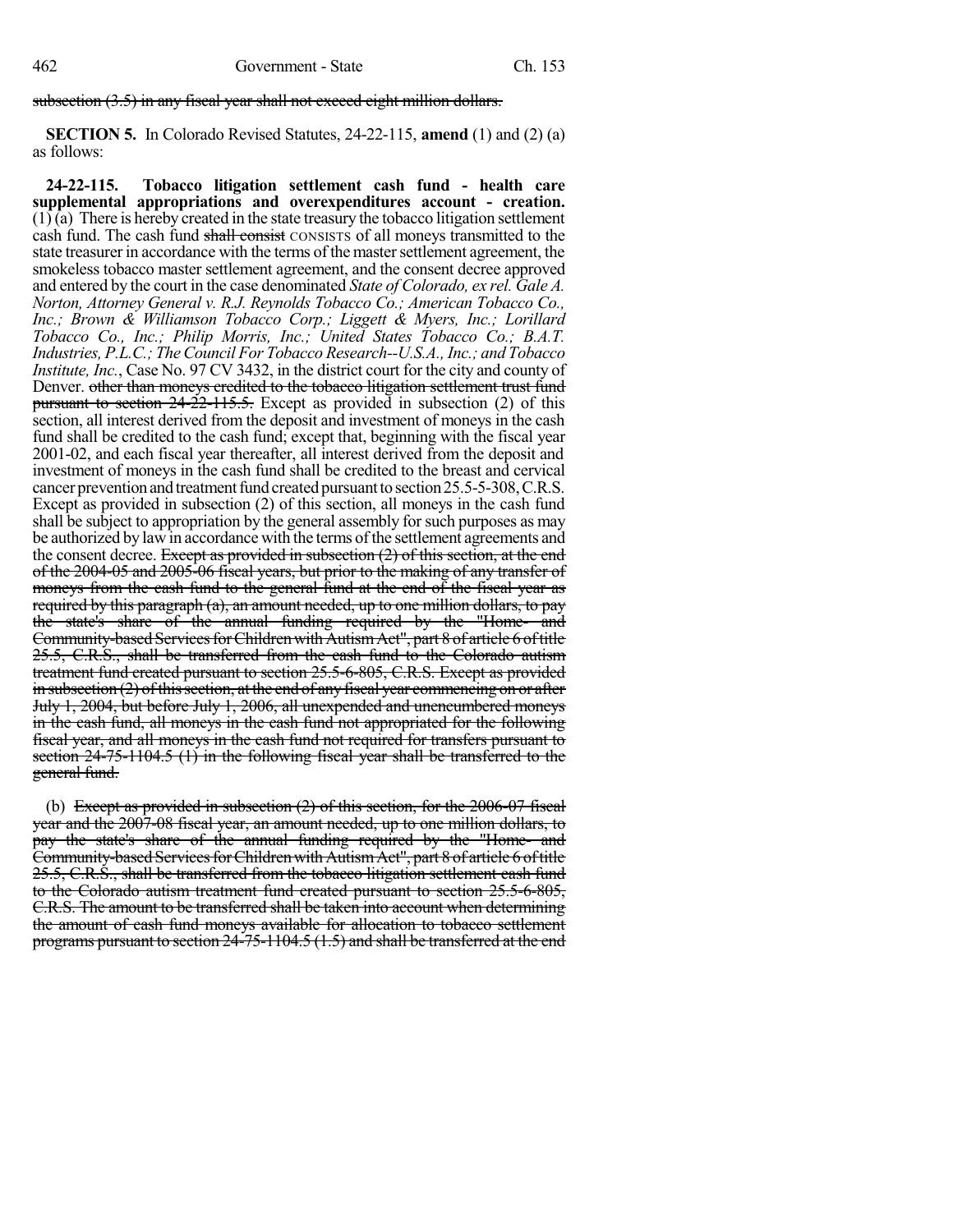of the 2006-07 fiscal year and at the end of the 2007-08 fiscal year. On and after July 1, 2011, all unexpended and unencumbered moneys in the cash fund shall remain in the fund until expended in order to reduce the share of allocations made from current-year receipts of settlement moneys as required by section 24-75-1104.5 (1.3).

(2) (a) There is hereby created in the state treasury, as an account within the tobacco litigation settlement cash fund established pursuant to subsection (1) ofthis section, the tobacco settlement defense account, which shall be used by the department of law: To defend the state in lawsuits arising out of challenges to or arising under the provisions of the master settlement agreement, the smokeless tobacco mastersettlement agreement, and the consent decree approved and entered by the court in the case denominated *State of Colorado, ex rel. Gale A. Norton, Attorney General v. R.J. Reynolds Tobacco Co.; American Tobacco Co., Inc.; Brown&WilliamsonTobaccoCorp.;Liggett&Myers,Inc.;LorillardTobaccoCo., Inc.;Philip Morris,Inc.;United StatesTobaccoCo.;B.A.T.Industries,P.L.C.; The Council For Tobacco Research--U.S.A., Inc.; and Tobacco Institute, Inc., Case No.* 97 CV 3432, in the district court for the city and county of Denver, or duly enacted Colorado laws related to the tobacco litigation settlement, including, but without limitation, this section, sections  $24-22-115.5$  and SECTION 24-22-116, and parts 2 and 3 of article 28 of title 39, C.R.S.; to defend the state against claims of entitlement to tobacco litigation settlement moneys by any person, as defined in section 2-4-401 (8), C.R.S.; to enforce and defend all rights and obligations of the state under said settlement agreements, decree, or laws; and to resolve any dispute with any participating manufacturer, as defined in section 39-28-302 (6), C.R.S., or nonparticipating manufacturer, as defined in section 39-28-302 (5), C.R.S., that arises under the provisions of said settlement agreements, decree, or laws. The tobacco settlement defense account may also be used by the department of revenue to help administer, coordinate, and support the activities of the department of revenue and the department of law, including the investigation of and response to settlement agreement manufacture and distribution reporting irregularities identified by the department of law. Notwithstanding the provisions of subsection (1) of this section, and section 24-22-115.5, the tobacco settlement defense account consists of all tobacco litigation settlement moneys received by the attorney general and transmitted to the state treasurer to compensate the state for attorney fees, court costs, or other expenses incurred by the state in obtaining the tobacco litigation settlement, all tobacco litigation settlement moneys transferred to the account as required by section 24-75-1104.5  $(1)(a)$  and  $(1)(n)$ , SECTION 24-75-1104.5  $(1.7)(i)$ , and all interest derived from the deposit and investment of moneys in the tobacco settlement defense account. Any moneys received by the state treasurer to compensate the state for attorney fees, court costs, or other expenses, including all interest derived from the deposit and investment of such moneys after receipt by the state treasurer, shall be transferred to the tobacco settlement defense account for use in accordance with the provisions of this subsection (2).

**SECTION 6.** In Colorado Revised Statutes, 24-22-115.6, **amend** (1) as follows:

**24-22-115.6. Miscellaneous tobacco litigation settlement moneys.** (1) Notwithstanding the provisions of sections  $24-22-115$  and  $24-22-115.5$  SECTION  $24-22-115$ , any tobacco litigation settlement moneys received by the state shall be ARE subject to appropriation by the general assembly if the purpose for which such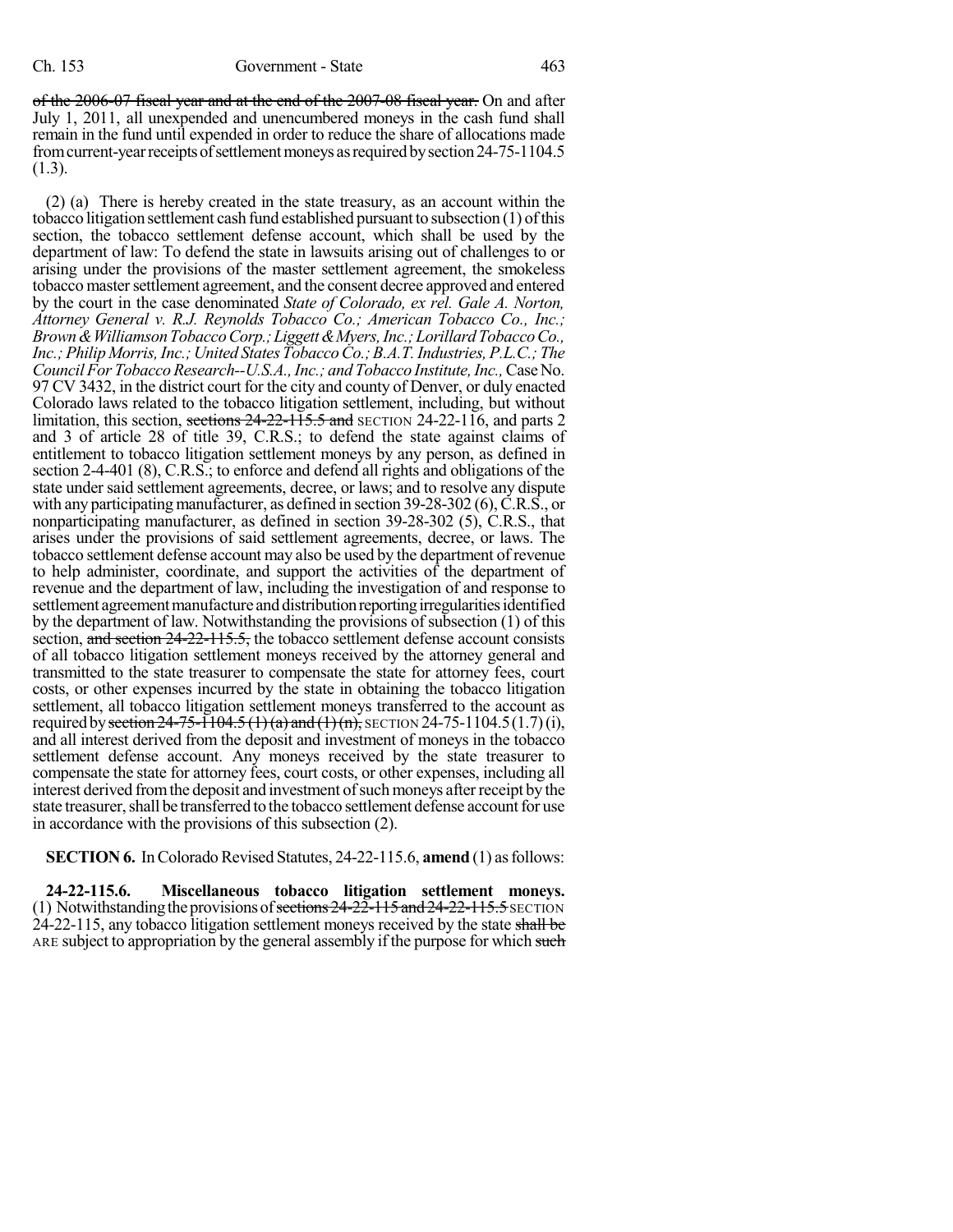THE moneys may be expended is not specified or approved by a court or other non-Colorado authority.

**SECTION 7.** In Colorado Revised Statutes, 24-22-116, **amend** (1)(i), (2)(a)(I), and (2) (b) as follows:

**24-22-116. Legislativedeclaration- exclusionoftobaccolitigationsettlement moneys from fiscal year spending.** (1) The general assembly hereby finds and declares that:

(i) All of the moneys received by the state in accordance with the terms of the master settlement agreement, the smokeless tobacco master settlement agreement, and the consent decree entered by the court in the case denominated *State of Colorado, ex rel. Gale A. Norton, Attorney General v. R.J. Reynolds Tobacco Co.; American Tobacco Co., Inc.; Brown & Williamson Tobacco Corp.; Liggett & Myers, Inc.; Lorillard Tobacco Co., Inc.; Philip Morris, Inc.; United States Tobacco Co.; B.A.T. Industries, P.L.C.; The Council For Tobacco Research--U.S.A., Inc.; and Tobacco Institute, Inc.,* Case No. 97 CV 3432, in the district court for the city and county of Denver, and credited to the tobacco litigation settlement cash fund created in section  $24-22-115(1)$ , including moneys transferred to the tobacco settlement defense account created in said cash fund pursuant to section  $24-22-115$  (2), or the tobacco-litigation settlement trust fund created in section 24-22-115.5 are in settlement of the state of Colorado's antitrust, consumer protection, public nuisance, racketeering, and other statutory claims for relief against defendants in said action;

(2) (a) (I) For purposes of section 20 of article X of the state constitution and article 77 of this title, any moneys credited to the tobacco litigation settlement cash fund in accordance with section  $24-22-115(1)$ , including moneys transferred to the tobacco settlement defense account created in said cash fund pursuant to section  $24-22-115$  (2), or the tobacco litigation settlement trust fund in accordance with section 24-22-115.5 are damage awards, as defined in section 24-77-102 (2), or interest accruing on such damage awards. Any moneys credited to or expended from the tobaccolitigation settlement cash fund, including the tobacco settlement defense account, or the tobacco litigation settlement trust fund, are not included in state fiscal year spending, as defined in section 24-77-102 (17), for any state fiscal year.

(b) For purposes of section 20 of article X of the state constitution and article  $77$ of thistitle, any moneys expended from the tobacco litigation settlement cash fund created in section 24-22-115 (1), including the tobacco settlement defense account created in said cash fund pursuant to section 24-22-115 (2), or the tobacco litigation settlement trust fund created in section 24-22-115.5 and received by any local government are damage awards orinterest accruing on such damage awards and are not included in the fiscal year spending of the receiving local government for any budget year.

**SECTION 8.** In Colorado Revised Statutes, 24-31-108, **amend** (4) (b) introductory portion and (4) (b) (I); and **repeal** (4) (b) (II) as follows:

**24-31-108. Receipt of moneys - subject to appropriation - exception for custodial moneys - legal services cash fund - creation - definition.**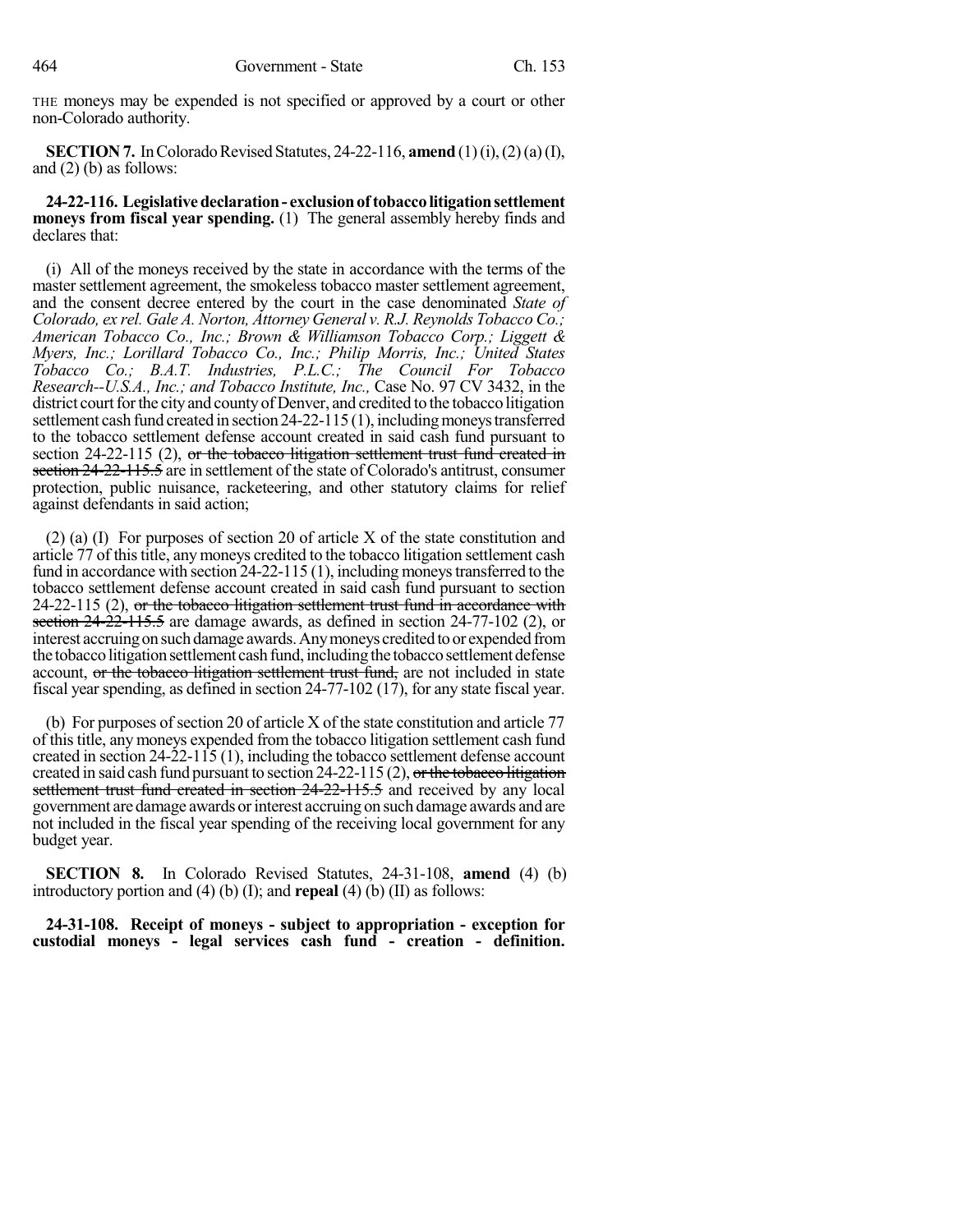(4) (b) Notwithstanding the provisions of paragraph (a) of this subsection (4), custodial moneys shall bo not include the following:

(I) Moneys in the tobacco litigation settlement cash fund created in section 24-22-115; OR

(II) Moneys in the tobacco litigation settlement trust fund created in section 24-22-115.5; and

**SECTION 9.** In Colorado Revised Statutes, 24-50-609, **amend** (5) as follows:

**24-50-609. State contributions - supplemental state contribution fund creation.** (5) The supplemental state contribution fund is hereby created in the state treasury. The principal of the fund shall consist CONSISTS of tobacco litigation settlement moneys transferred by the state treasurer to the fund pursuant to section  $24-75-1104.5$  (1.5) (a) (VI) SECTION 24-75-1104.5 (1.7) (j). The principal of the fund is hereby continuously appropriated to the department of personnel and shall be expended in its entirety in each fiscal year by the department to pay the costs of increased nonsupplemental state contributions, as defined in section  $24-50-609.5(3)$  $(c)$  (II), and supplement the state contribution, as defined in section 24-50-609.5  $(2)$ (d), for each eligible state employee, as defined in section 24-50-609.5 (2) (a), enrolled in a qualifying group benefit plan, as defined in section 24-50-609.5  $(2)(c)$ , as required by section 24-50-609.5; except that the department shall expend no more than the amount needed to pay the costs of increased nonsupplemental state contributions and reduce the employee contribution, as defined in section 24-50-609.5 (2) (b), of each eligible state employee for all qualifying group benefit plans to zero. The principal of the fund shall remain REMAINS in the fund until expended and shall not be transferred to the general fund or any other fund. Interest and income earned on the deposit and investment of moneys in the fund shall be credited to the fund, shall not be transferred to the general fund or to any other fund, and shall be used by the department, subject to annual appropriation, solely to pay the costs of the department related to the supplementation of the state contribution for each eligible state employee required by section 24-50-609.5.

**SECTION 10.** In Colorado Revised Statutes, 24-75-111, **amend** (1) (b) as follows:

**24-75-111. Additional authority for controller to allow expenditures in excess of appropriations - limitations - appropriations for subsequent fiscal year restricted.** (1) For fiscal years commencing on or after July 1, 1997, in addition to any overexpenditure allowed pursuant to section 24-75-109, the controller may allow any department, institution, or agency of the state, including any institution of higher education, to make an expenditure in excess of the amount authorized by an item of appropriation for such fiscal year if:

 $(b)$   $\leftrightarrow$  The overexpenditure is necessary due to unforeseen circumstances arising while the general assembly is not meeting in regular or special session during which such overexpenditure can be legislatively addressed;  $\sigma$  AND

(II) The overexpenditure is made from the health care supplemental appropriations and overexpenditures account as authorized in section  $24\overline{-22}\overline{-115(4)}$ ;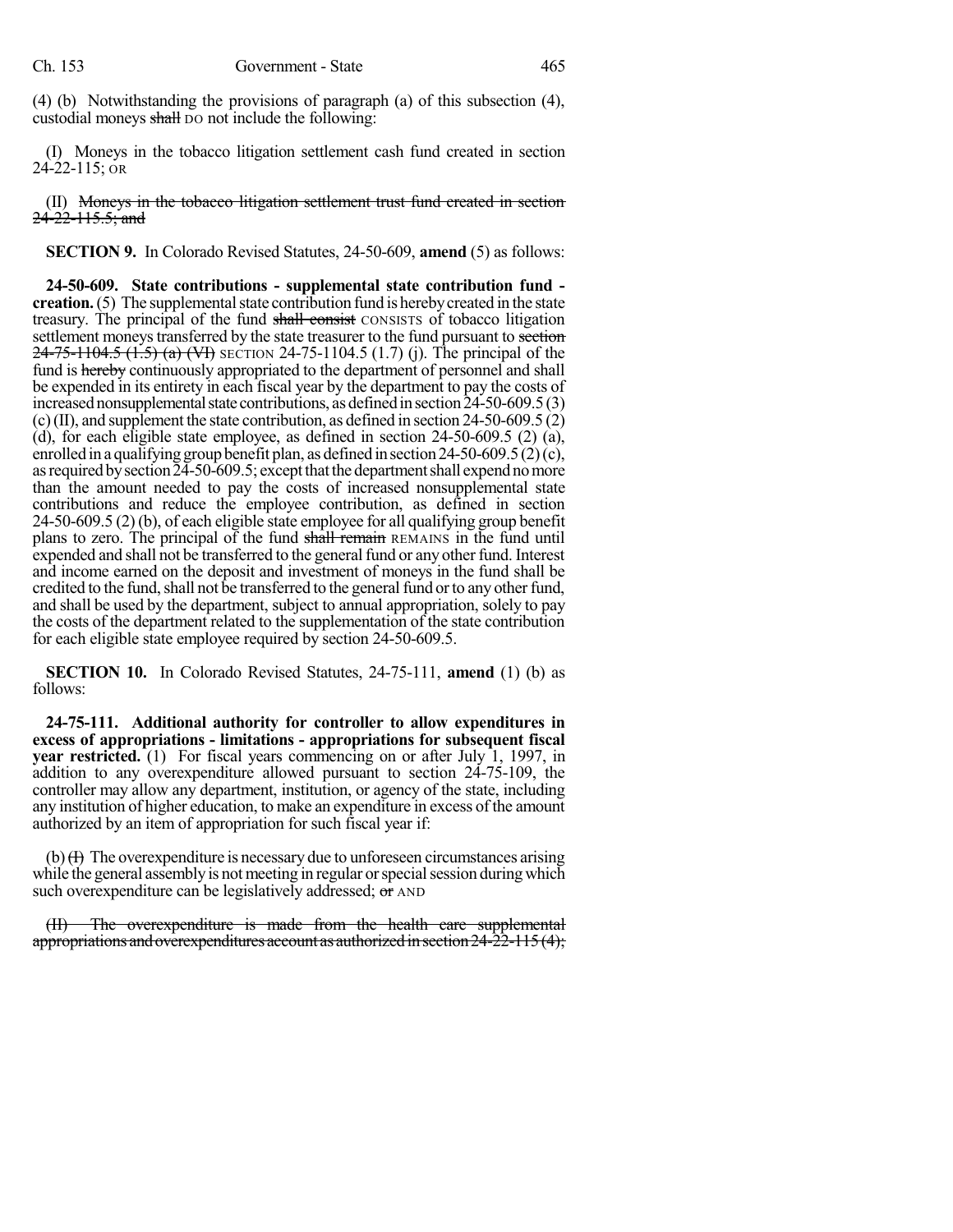#### and

**SECTION 11.** In Colorado Revised Statutes, 24-75-201.5, **amend** (1) (a) as follows:

**24-75-201.5. Revenue shortfalls - required actions by the governor with respect** to the **reserve.** (1) (a) Except as provided in paragraphs (c) and (d) of this subsection (1), Whenever the revenue estimate for the current fiscal year, prepared in accordance with section 24-75-201.3(2), indicates that general fund expenditures for such fiscal year based on appropriations then in effect will result in the use of one-half or more of the reserve required by section 24-75-201.1(1)(d), the governor shall formulate a plan for reducing such general fund expenditures so that said reserve, as of the close of the fiscal year, will be at least one-half of the amount required by said section  $24-75-201.1$  (1)(d). The governor shall promptly notify the general assembly of such THE plan. Such THE plan shall be promptly implemented by the governor, using the procedures set forth in section 24-2-102 (4) or 24-50-109.5 or any other lawful means.

**SECTION 12.** In Colorado Revised Statutes, 25-1-512, **amend** (2) as follows:

**25-1-512. Allocation of moneys - public health services support fund created - repeal.** (2) (a) The public health services support fund is hereby created in the state treasury and shall be known in this section as the "fund". The principal of the fund consists of tobacco litigation settlement moneystransferred by the state treasurer to the fund pursuant to section 24-75-1104.5 (1.5) (a) (IV), C.R.S., and shall, subject to annual appropriation by the general assembly to the state department, be allocated by the state department to all agencies authorized pursuant to this part 5 as specified in subsection (1) of this section. The lesser of All unexpended and unencumbered moneys in the fund at the end of  $\frac{a}{a}$  THE 2015-16 fiscal year or an amount of such moneys equal to five percent of the amount appropriated from the fund for the fiscal year remain in the fund and shall not be transferred to the general fund or any other fund. Any additional unexpended and unencumbered moneys in the fund at the end of any fiscal year shall be transferred to the tobacco litigation settlement cash fund created in section 24-22-115, C.R.S.

(b) THIS SUBSECTION (2) IS REPEALED, EFFECTIVE JULY 1, 2016.

**SECTION 13.** In Colorado Revised Statutes, 25-1.5-506, **amend** (1) (c) as follows:

**25-1.5-506. Colorado health service corps fund - created - acceptance of grants and donations.** (1) The Colorado health service corps fund is hereby created in the state treasury, which fund consists of:

(c) For the  $2011-12$  THE 2016-17 fiscal year and each fiscal year thereafter, two hundred fifty thousand dollars TOBACCO LITIGATION SETTLEMENT MONEYS transferred TO THE FUND BY THE STATE TREASURER pursuant to section 24-75-1104.5 (1.5) (a) (XI) SECTION 24-75-1104.5 (1.7) (n), C.R.S.

**SECTION 14.** In Colorado Revised Statutes, 25-4-1411, **amend** (6) (a) as follows: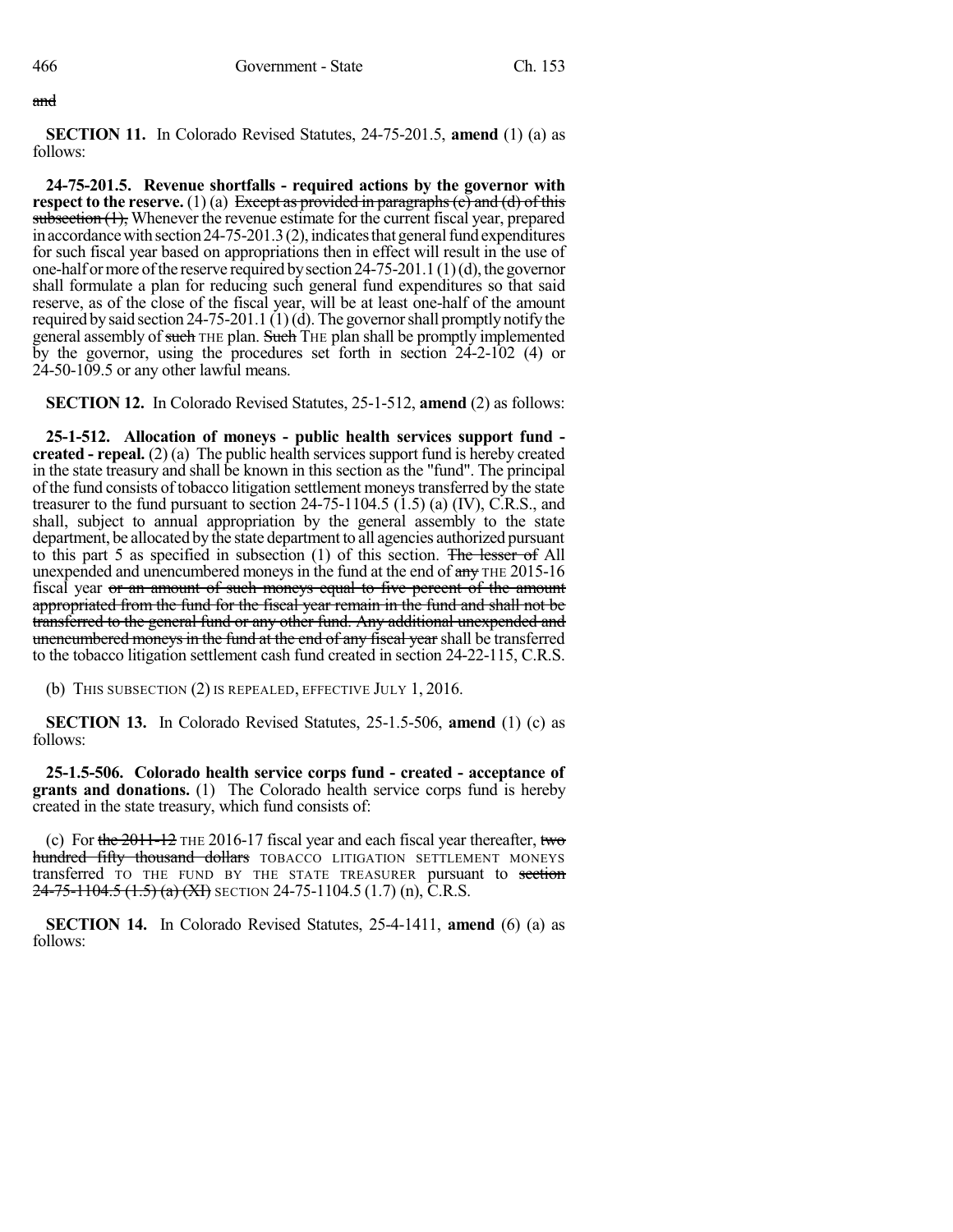**25-4-1411. Drug assistance program - program fund - created - legislative declaration - no entitlement created.** (6) (a) The drug assistance program fund is created in the state treasury. The principal of the fund consists of tobacco litigation settlement moneys transferred by the state treasurer to the fund pursuant to section  $24-75-1104.5$  (1) (i) SECTION 24-75-1104.5 (1.7) (f), C.R.S. Subject to annual appropriation by the general assembly, the department of public health and environment may expend moneys from the fund for the state program. Any unexpended or unencumbered money remaining in the fund at the end of any fiscal year commencing on or after July 1, 2014, remains in the fund and shall not be credited or transferred to the general fund or any other fund.

**SECTION 15.** In Colorado Revised Statutes, 25-4-1415, **amend** (2) as follows:

**25-4-1415. Cash fund - administration - limitation.** (2) Pursuant to section  $24-75-1104.5$  (1) (m) SECTION 24-75-1104.5 (1.7) (g), C.R.S., and except as otherwise provided in section 24-75-1104.5 (5), C.R.S., beginning in the 2006-07 FOR THE 2016-17 fiscal year and in FOR each fiscal year thereafter so long as the state receives moneys pursuant to the master settlement agreement, the state treasurer shall annually transfer to the fund two THREE AND ONE-HALF percent not to exceed two million dollars in any fiscal year, of the total amount of the moneys received by the state pursuant to the master settlement agreement, not including attorney fees and costs, during the preceding fiscal year. The state treasurer shall transfer the amount specified in this subsection (2) from moneys credited to the tobacco litigation settlement cash fund created in section 24-22-115, C.R.S.

**SECTION 16.** In Colorado Revised Statutes, **amend** 25-4-2301 as follows:

**25-4-2301. Colorado immunization fund - supplemental tobacco litigation settlement moneys account - creation.** There are hereby created in the state treasury the Colorado immunization fund and an account within the fund to be known as the supplemental tobacco litigation settlement moneys account. The principal of the portion of the fund that is not the account consists of general fund appropriations made by the general assembly to the fund and gifts, grants, or awards received by the department of public health and environment from the federal government or private sources for the fund. The principal of the account consists of tobacco litigation settlement moneys transferred by the state treasurer to the account in accordance with section  $24-75-1104.5$   $(1.5)(a)$  (VII) SECTION 24-75-1104.5(1.7) (h),C.R.S. All interest and income earned on the deposit and investment of moneys in the portion of the fund that is not the account shall be credited to that portion of the fund. All interest and income earned on the deposit and investment of moneys in the account shall be credited to and remain in the account until transferred as required by this section. Except as otherwise provided in this section, and subject to annual appropriation by the general assembly to the department, the department shall expend the principal of the fund and the account only for the purpose of immunization and immunization strategies; except that, at the end of the 2007-08 fiscal year and at the end of any fiscal year thereafter, any unexpended and unencumbered moneys in the portion of the fund that is not the account shall remain in that portion of the fund and may be used by the department through the state immunization program to support infant, child, and adolescent vaccination. and, at the end of the 2011-12 fiscal year only, any unexpended and unencumbered moneys in the account shall be transferred to the general fund, in accordance with section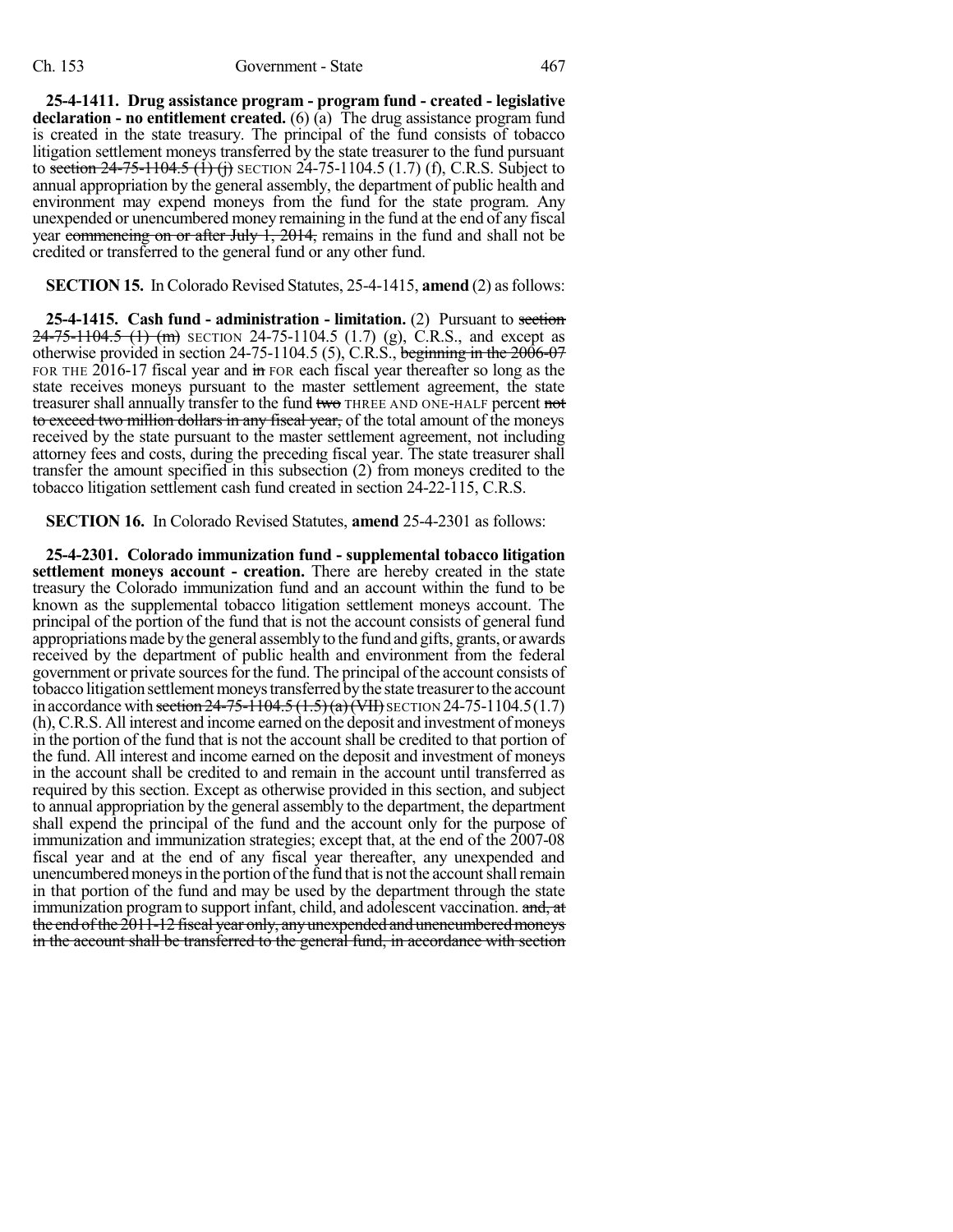24-75-1104.5 (1.5) (b), C.R.S. The lesser of All unexpended and unencumbered moneys in the account at the end of any fiscal year other than the 2011-12 fiscal year or an amount of such moneys equal to five percent of the amount appropriated from the account for the fiscal year remain in the account and shall not be transferred to the general fund or any other fund. Any additional unexpended and unencumbered moneys in the account at the end of any fiscal year shall be transferred to the tobacco litigation settlement cash fund created in section 24-22-115, C.R.S.

**SECTION 17.** In Colorado Revised Statutes, 25-23-104, **amend** (2) as follows:

**25-23-104. Dental loan repayment fund - acceptance of grants and donations.** (2) Pursuant to section  $24-75-1104.5$  (1)(d)  $C.R.S.,$  beginning in fiscal year 2006-07 SECTION 24-75-1104.5 (1.7) (m), C.R.S., FOR FISCAL YEAR 2016-17 and for each fiscal year thereafter so long as the state receives moneys pursuant to the master settlement agreement, the state treasurer shall transfer to the state dental loan repayment fund two hundred thousand dollars from ONE PERCENT OF the moneys received by the state pursuant to the master settlement agreement for the preceding fiscal year. The state treasurer shall transfer the amount specified in this subsection (2) from moneys credited to the tobacco litigation settlement cash fund created in section 24-22-115, C.R.S. Moneys in the fund shall be ARE subject to annual appropriation by the general assembly for the purposes of this article. The amount appropriated pursuant to this subsection  $(2)$  shall be IS in addition to and not in replacement of any general fund moneys appropriated to the state dental loan repayment fund.

**SECTION 18.** In Colorado Revised Statutes, **add** 25.5-5-418 as follows:

**25.5-5-418. Primary care provider sustainability fund - creation - use of** fund. The PRIMARY CARE PROVIDER SUSTAINABILITY FUND IS HEREBY CREATED IN THE STATE TREASURY. THE FUND CONSISTS OF MONEY TRANSFERRED TO THE FUND FROM THE CHILDREN'S BASIC HEALTH PLAN TRUST CREATED IN SECTION 25.5-8-105 (1) PURSUANT TO SECTION 25.5-8-105 (8) (b) AND ANY OTHER MONEY THAT THE GENERAL ASSEMBLY MAY APPROPRIATE OR TRANSFER TO THE FUND. THE STATE TREASURER SHALL CREDIT ALL INTEREST AND INCOME DERIVED FROM THE DEPOSIT AND INVESTMENT OF MONEY IN THE FUND TO THE FUND. ANY UNEXPENDED AND UNENCUMBERED MONEY IN THE FUND AT THE END OF ANY FISCAL YEAR REMAINS IN THE FUND AND SHALL NOT BE CREDITED OR TRANSFERRED TO THE GENERAL FUND OR ANY OTHER FUND. SUBJECT TO ANNUAL APPROPRIATION BY THE GENERAL ASSEMBLY, THE STATE DEPARTMENT MAY EXPEND MONEY FROM THE FUND FOR THE PURPOSE OFINCREASINGACCESS TO PRIMARY CARE THROUGH RATE ENHANCEMENTS FOR PRIMARY CARE OFFICE VISITS, PREVENTATIVE MEDICINE VISITS, COUNSELING AND HEALTH RISK ASSESSMENTS, IMMUNIZATION ADMINISTRATION, HEALTH SCREENING SERVICES, AND NEWBORN CARE, INCLUDING NEONATAL CRITICAL CARE. MONEY EXPENDED FROM THE FUND FOR THE PURPOSES OF INCREASING ACCESS TO PRIMARY CARE THROUGH RATE ENHANCEMENTS SUPPLEMENTS AND DOES NOT SUPPLANT GENERAL FUND APPROPRIATIONS FOR THAT PURPOSE.

**SECTION 19.** In Colorado Revised Statutes, **amend** 25.5-6-805 as follows:

**25.5-6-805. Colorado autism treatment fund.** (1) The Colorado autism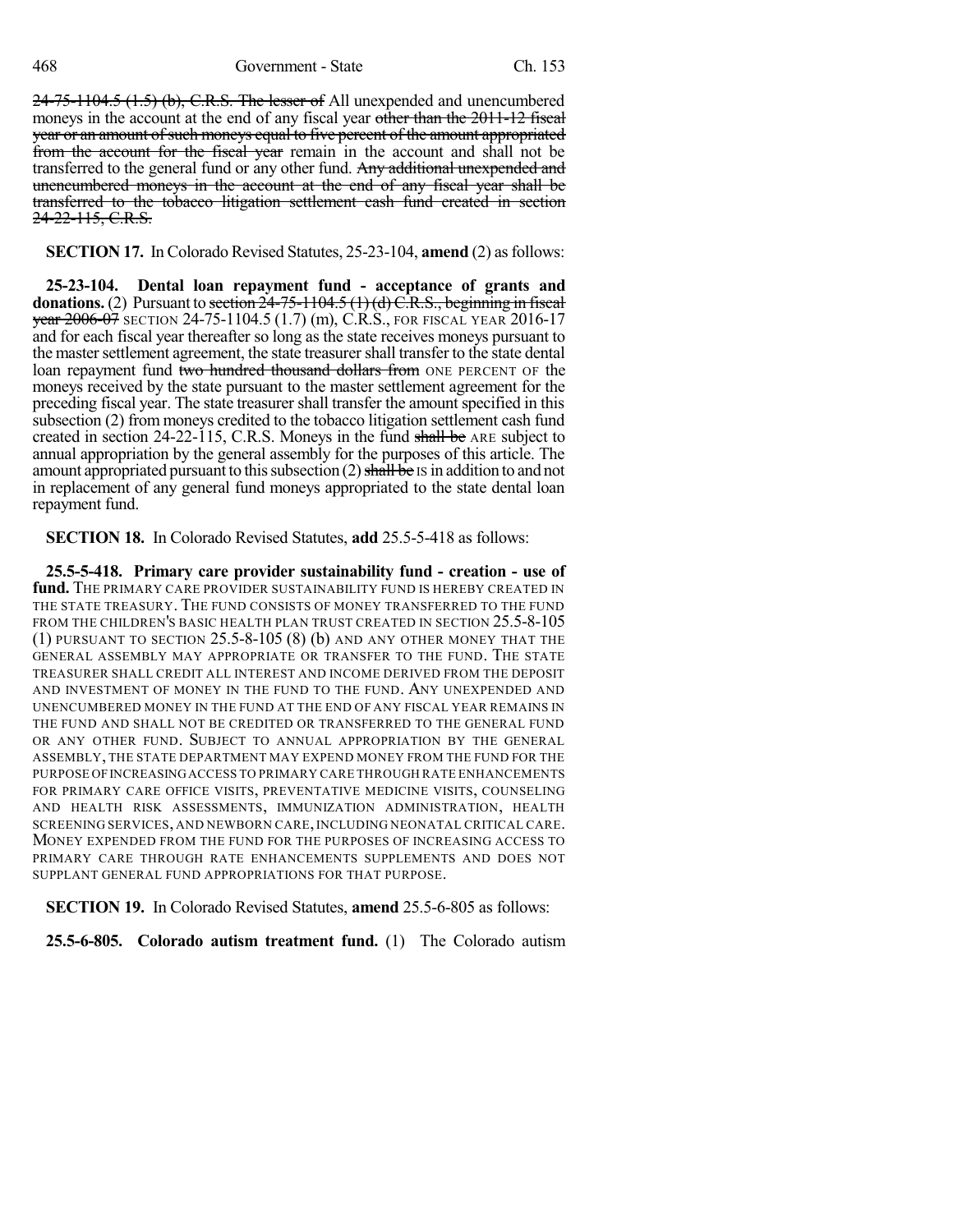#### Ch. 153 Government - State 469

treatment fund is hereby created and established in the state treasury for the purpose of paying for services provided to eligible children, and for EARLY AND PERIODIC SCREENINGDIAGNOSIS AND TREATMENT SERVICES REQUIRED BY SECTION 25.5-5-102  $(1)$  (g), AND participant and program evaluations pursuant to this part 8. Such THE fund shall be IS comprised of tobacco settlement moneys allocated to such THE fund. Moneys in the fund shall be ARE subject to annual appropriation by the general assembly for the purposes of this part 8. At the end of any fiscal year, all unexpended and unencumbered moneys in the fund shall remain therein and shall not be credited or transferred to the general fund or any other fund. Any moneys in the fund not expended for the purpose of this part 8 may be invested by the state treasurer as provided by law. All interest and income derived from the investment and deposit of moneys in the fund shall be credited to the fund.

(2) Pursuant to section  $24-75-1104.5$  (1) (1), C.R.S., beginning in the  $2008-09$ SECTION 24-75-1104.5 (1.7) (k), C.R.S., FOR THE 2016-17 fiscal year and  $\frac{1}{10}$  FOR each fiscal year thereafter so long as the state receives moneys pursuant to the master settlement agreement, the state treasurer shall annually transfer to the fund the amount of moneys to be received by the fund pursuant to section 24-75-1104.5  $(1)(l), C.R.S.$  TWO PERCENT OF THE MONEYS RECEIVED BY THE STATE PURSUANT TO THE MASTER SETTLEMENT AGREEMENT FOR THE PRECEDING FISCAL YEAR. The state treasurer shall transfer the amount specified in this subsection (2) from moneys credited to the tobacco litigation settlement cash fund created in section 24-22-115, C.R.S.

**SECTION 20.** In Colorado Revised Statutes, 25.5-8-105, **amend** (3) (a) and (8) as follows:

**25.5-8-105. Trust - created.** (3) (a) Pursuant to section 24-75-1104.5 (1) (c) SECTION  $24-75-1104.5(1.7)$  (b), C.R.S., and except as otherwise provided in section 24-75-1104.5 (5), C.R.S., beginning in the 2006-07 THE 2016-17 fiscal year and in each fiscal year thereafter so long as the state receives moneys pursuant to the master settlement agreement, the state treasurer shall transfer to the trust twenty-four EIGHTEEN percent of the total amount of the moneys annually received by the state pursuant to the mastersettlement agreement, not including attorney fees and costs, during the preceding fiscal year. except that the amount so transferred to the trust shall not exceed thirty million dollars in any fiscal year. Except as otherwise provided in sections  $24-22-115.5$  (2) (a.7) and  $24-75-1104.5$  (1) (c), C.R.S., The state treasurer shall transfer the amount specified in this subsection (3) from moneys credited to the tobacco litigation settlement cash fund created in section 24-22-115, C.R.S. The amount transferred pursuant to this subsection  $(3)$  shall be IS in addition to and not in replacement of any general fund moneys appropriated to the trust.

(8) (a) Beginning in the 2011-2012 fiscal year and for each fiscal yearthereafter, moneys in the trust may be used for costs associated with children enrolled in the medical assistance program, articles 4, 5, and 6 of this title, whose family income is more than one hundred percent but does not exceed one hundred thirty-three percent ofthe federal poverty line and who would have been eligible for enrollment in the children's basic health plan prior to September 1, 2011.

(b) ON JULY 1, 2016, THE STATE TREASURER SHALL TRANSFER TWENTY MILLION DOLLARS FROM THE CHILDREN'S BASIC HEALTH PLAN TRUST TO THE PRIMARY CARE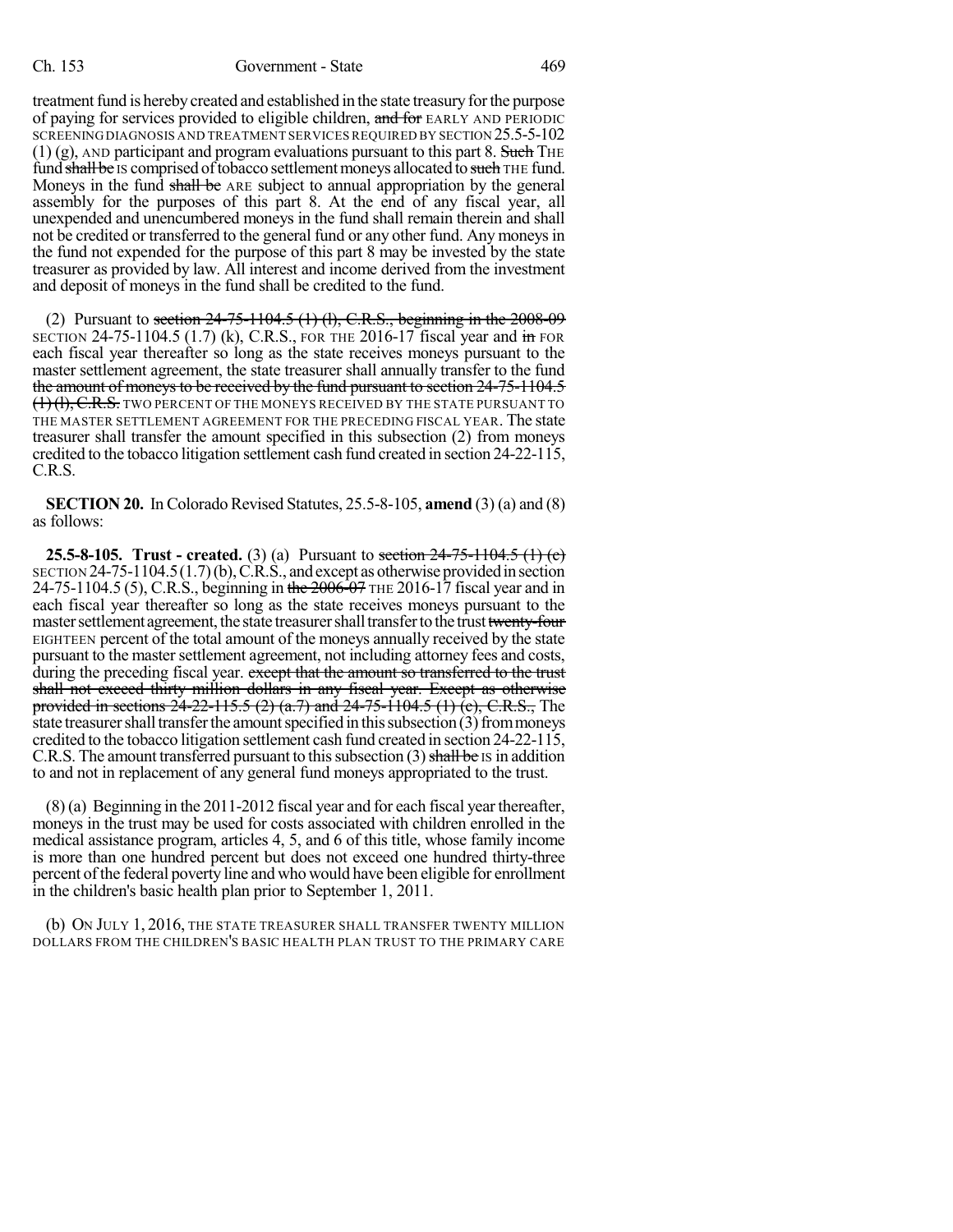PROVIDER SUSTAINABILITY FUND CREATED IN SECTION 25.5-5-418.

**SECTION 21.** In Colorado Revised Statutes, 26-6.4-107, **amend** (2) (b) and (2) (d) (I) as follows:

**26-6.4-107. Selection of entities to administer the program - grants - nurse home visitor program fund - created.** (2) (b) Grants awarded pursuant to paragraph (a) of this subsection (2) are payable from the nurse home visitor program fund, which fund is hereby created in the state treasury. The nurse home visitor program fund, referred to in this section as the "fund", is administered by the state department and consists of moneys transferred thereto by the state treasurer from moneys received pursuant to the master settlement agreement in the amount described in paragraph (d) of this subsection  $(2)$ . In addition, the state treasurer shall credit to the fund any public or private gifts, grants, or donations received by the state department to implement the program, including any moneys received from the United States federal government for the program. The fund is subject to annual appropriation by the general assembly to the state department for grants to entities for operation of the program. The state department may retain a total of up to five percent of the amount annually appropriated from the fund for the program, in order to compensate the health sciences facility pursuant to section  $26-\overline{6}$ .4-105 (3), as set forth in the scope of work in the agreement between the state department and the health sciences facility, and to compensate the state department for the actual costs the state department incurs in implementing the provisions of paragraph  $(a.5)$  of this subsection  $(2)$ , as determined by the state department; except that the portion of the costs to compensate the state department for implementing the provisions of paragraph  $(a.\overline{5})$  of this subsection  $\overline{(2)}$  shall not exceed two percent of the amount annually appropriated from the fund for the program, and the portion of such costs to compensate the health sciences facility under section  $26-6.\hat{4}-105$  (3), as set forth in the scope of work in the contract between the state department and the health sciences facility, shall not exceed three percent of the amount annually appropriated from the fund for the program. In addition, if the total amount annually appropriated from the fund for the program exceeds nineteen million dollars, the state department and the health sciences facility shall assess whether a smaller percentage of the appropriated funds exceeding nineteen million dollars is adequate to cover their actual costs and shall jointly submit to the general assembly a report articulating their conclusions on this subject. The actual costs of the state department include state department personnel and operating costs and any necessary transfers to the department of health care policy and financing for administrative costs incurred for the medicaid program associated with the program. The actual costs of the health sciences facility include the facility's own actual program costs and those of its contractors and subcontractors. Any costs for time studies required to obtain medicaid reimbursement for the program may be paid from program funds and are not subject to the five percent limit in this section. Notwithstanding section 24-36-114, C.R.S., all interest derived from the deposit and investment of moneys in the fund shall be credited to the fund. The lesser of All unexpended and unencumbered moneys in the fund at the end of any fiscal year or an amount of such moneys equal to five percent of the amount appropriated from the fund for the fiscal year remain in the fund and shall not be transferred to the general fund or any other fund. Any additional unexpended and unencumbered moneys in the fund at the end of any fiscal yearshall be transferred to the tobacco litigation settlement cash fund created in section 24-22-115, C.R.S.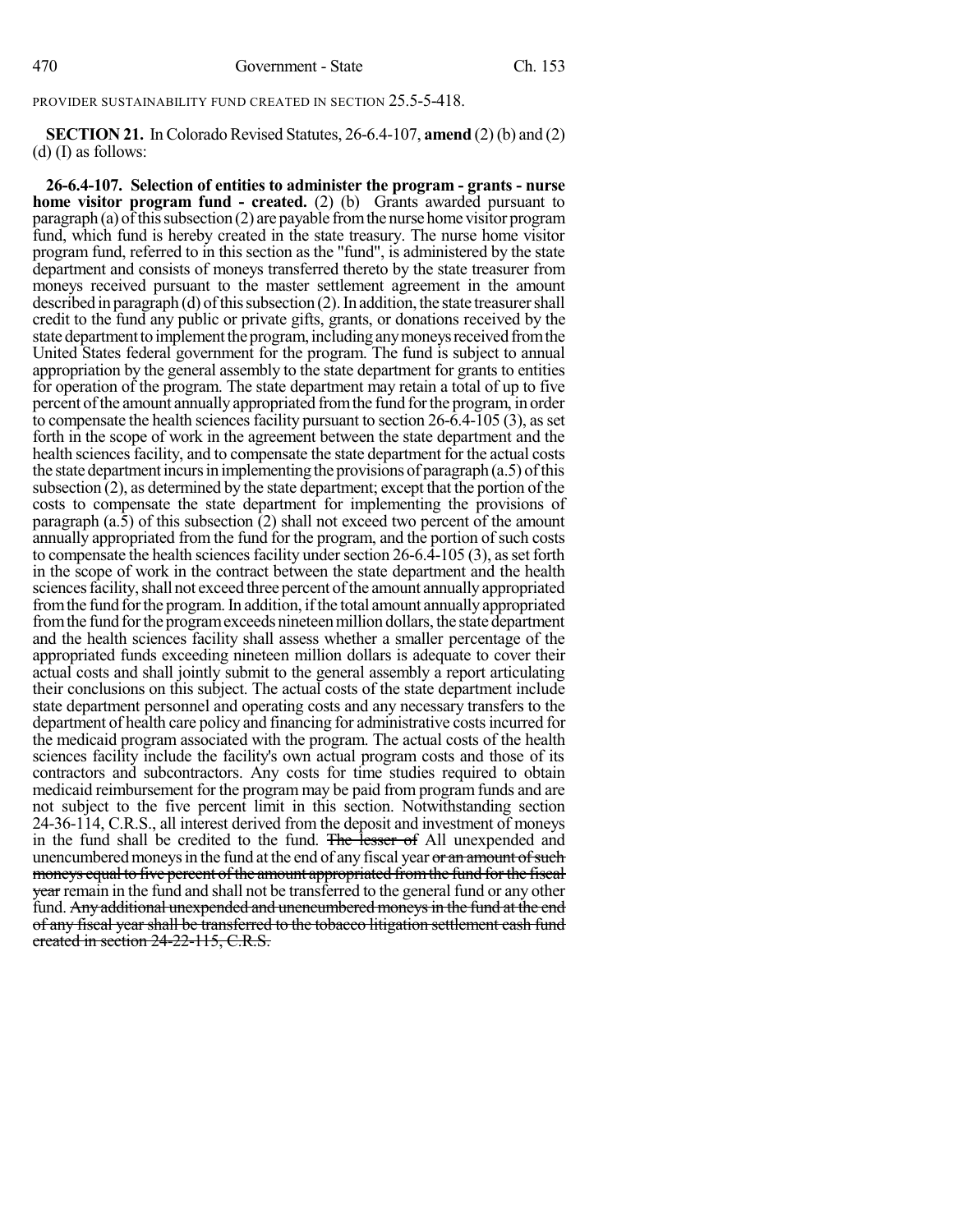#### Ch. 153 Government - State 471

(d) (I) Pursuant to section  $24-75-1104.5$  (1) (a) SECTION 24-75-1104.5 (1.7) (a), C.R.S., and except as otherwise provided in section 24-75-1104.5 (5), C.R.S., beginning with the 2006-07 FOR THE 2016-17 fiscal year and for each fiscal year thereafter so long as the state receives moneys pursuant to the master settlement agreement, the state treasurer shall transfer to the fund the amounts specified in  $subparam<sub>H</sub> (II) of this paragraph (d) from <sub>TWENTY-SIX AND SEVEN-TENTHS OF the</sub>$ master settlement agreement moneys received by the state, other than attorney fees and costs, during the preceding fiscal year. not to exceed nineteen million dollars in any fiscal year. The transfer shall be from moneys credited to the tobacco litigation settlement cash fund created in section 24-22-115, C.R.S.

**SECTION 22.** In Colorado Revised Statutes, 26-6.8-102, **amend** (2) (d) (I) as follows:

**26-6.8-102. Tony Grampsas youth services program - creation - standards - applications.** (2) (d) (I) The youth services program fund is created in the state treasury. The principal of the fund consists of tobacco litigation settlement moneys transferred by the state treasurer to the fund pursuant to section  $24-75-1104.5(1)(i)$ SECTION 24-75-1104.5 (1.7) (e), C.R.S. Subject to annual appropriation by the general assembly, the state department may expend moneys from the fund for the Tony Grampsas youth services program, including the compensation of youth members of the Tony Grampsas youth services board, as described in section  $26-6.8-103$  (1) (e) (II). The lesser of All unexpended and unencumbered moneys in the fund at the end of any fiscal year or an amount of such moneys equal to five percent of the amount appropriated from the fund for the fiscal year remain in the fund and shall not be transferred to the general fund or any other fund. Any additional unexpended and unencumbered moneys in the fund at the end of any fiscal year shall be transferred to the tobacco litigation settlement cash fund created in section 24-22-115, C.R.S.

**SECTION 23.** In Colorado Revised Statutes, 27-66-104, **amend** (4) (a) as follows:

**27-66-104. Types of services purchased - limitation on payments - offender mental health services fund.** (4) (a) The offender mental health services fund, referred to in this subsection (4) as the "fund", is hereby created in the state treasury. ON AND AFTER JULY 1, 2016, the principal of the fund consists of tobacco litigation settlement moneys transferred by the state treasurer to the fund in accordance with section  $24-75-1104.5$   $(1.5)$   $(a)$   $(H)$ , C.R.S., ANY MONEY THAT THE GENERAL ASSEMBLY MAY APPROPRIATE TO THE FUND for the purchase of mental health services for juvenile and adult offenders who have mental health problems and are involved in the criminal justice system. The unit, Subject to annual appropriation by the general assembly, THE UNIT shall distribute the principal of the fund to the community mental health centers. The lesser of all ANY unexpended and unencumbered moneys in the fund at the end of  $\frac{any}{m}$  THE 2015-16 fiscal year or  $\frac{an}{m}$ amount of such moneys equal to five percent of the amount appropriated from the fund for the fiscal year remain in the fund and shall not be transferred to the general fund or any other fund. Any additional unexpended and unencumbered moneys in the fund at the end of any fiscal year shall be transferred to the tobacco litigation settlement cash fund created in section 24-22-115, C.R.S.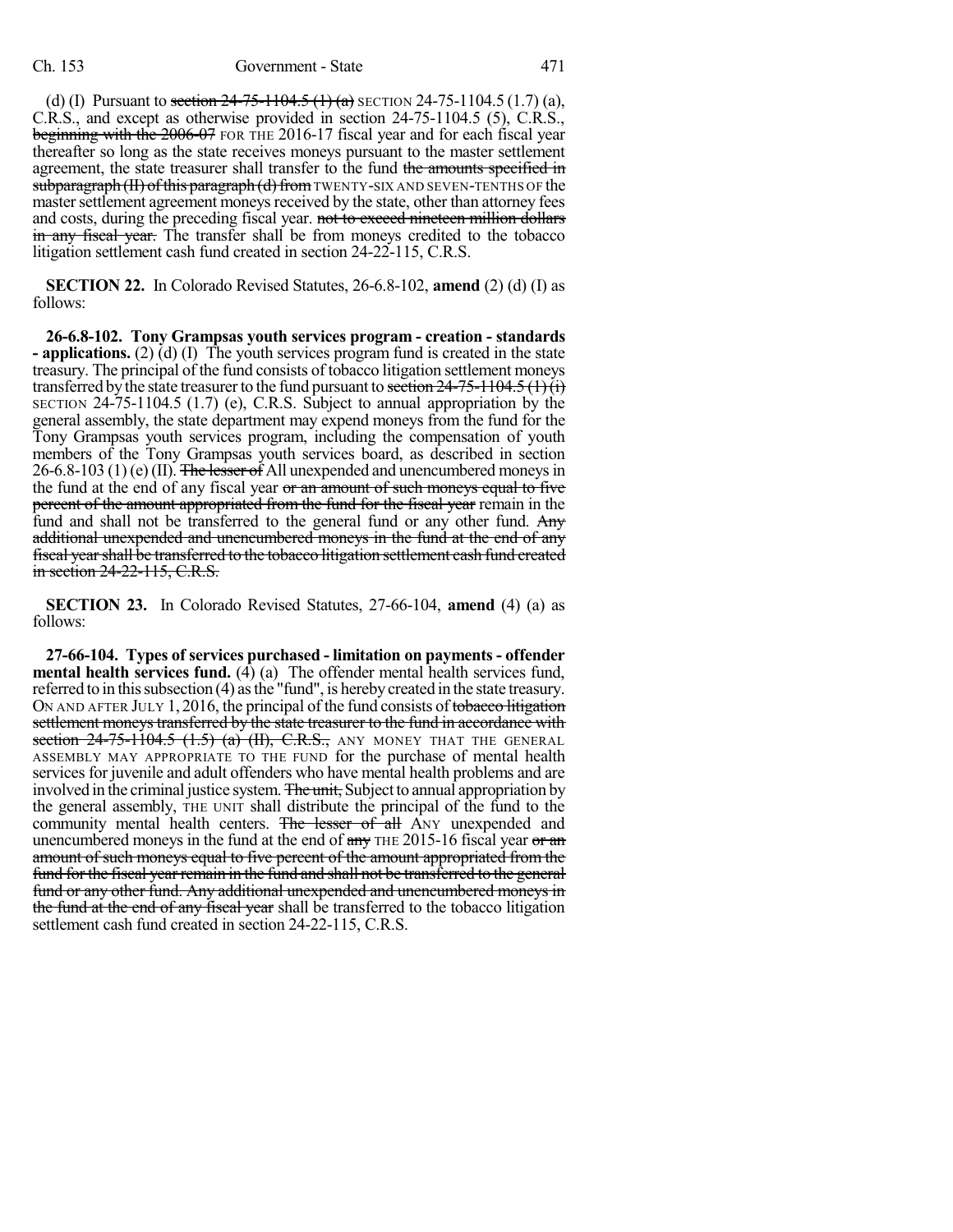**SECTION 24.** In Colorado Revised Statutes, 27-67-106, **amend** (2) (a) as follows:

**27-67-106. Funding - rules.** (2) (a) If neither the family's private insurance nor federal medicaid funding cover all of the costs associated with the services provided to a child at risk of out-of-home placement pursuant to this article, then the family shall be IS responsible for paying that portion that is not covered by private insurance or federal medicaid funding on a sliding scale basis as set forth in subsection  $(3)$  of this section. Any remaining portion of the services not covered by private insurance, federal medicaid funding, or the family's share, shall be paid for from ANY moneys appropriated BY THE GENERAL ASSEMBLY for such THAT purpose. pursuant to paragraph (b) of this subsection (2) or from general fund moneys, subject to available appropriations.

**SECTION 25.** In Colorado Revised Statutes, 28-5-709, **amend** (1) (a) and (2) (a) as follows:

**28-5-709. Colorado state veteranstrust fund - created - report.** (1) (a) There is hereby created in the state treasury the Colorado state veterans trust fund, that shall consist WHICH CONSISTS of the moneys transferred thereto pursuant to subsection (2) of this section. In addition, the state treasurer may credit to the trust fund any public or private gifts, grants, or donations received prior to July 1, 2002, by the department of human services or, on or after July 1, 2002, by the department of military and veterans affairs for implementation of the purposes specified in this subsection (1).

(2) (a) Pursuant to section  $24-75-1104.5$  (1) (g) SECTION 24-75-1104.5 (1.7) (l), C.R.S., and except as otherwise provided in section 24-75-1104.5 (5), C.R.S., beginning in the 2006-07 THE 2016-17 fiscal year, and for each fiscal year thereafter so long as the state receives moneys pursuant to the master settlement agreement, the state treasurer shall annually transfer to the trust fund one percent of the total amount received by the state pursuant to the provisions of the master settlement agreement, other than attorney fees and costs, during the preceding fiscal year. except that the amount so transferred to the trust fund in any fiscal year shall not exceed one million dollars. The state treasurer shall transfer the amount specified in this subsection  $(2)$  from moneys credited to the tobacco litigation settlement cash fund created in section 24-22-115, C.R.S.

**SECTION 26.** In Colorado Revised Statutes, **repeal** 2-3-113 (7), 8-20.5-103 (2) (b), 22-7-1210 (1) (b) and (3), 23-20-136 (3) (b), part 2 of article 20 of title 23, 24-22-115 (2) (c), (2) (d), (2) (e), (2) (f), and (4), 24-22-115.5, 24-36-113 (7), 24-75-201.1 (1) (d) (VII) and (1) (d) (VIII), 24-75-201.5 (1) (c), (1) (d), (1) (e), (1) (f), and (1) (g), 24-75-217, 24-75-1103 (4), 24-75-1104.5 (1), (1.5), (4), (5) (a) (II) (E), and (5) (b), 25-4-2504 (3) (b), 25-16-104.6 (1) (b), 25.5-8-105 (3) (b),  $26-6.4-107$  (2) (d) (II), 27-66-104 (4) (b), 27-67-106 (2) (b), and 28-5-709 (3.5).

**SECTION 27. Appropriation - adjustments to 2016 long bill.** (1) To implement this act, the cash funds appropriation from the early literacy fund created in section 22-7-1210 (1), C.R.S., made in the annual general appropriation act for the 2016-17 state fiscal year to the department of education for the early literacy competitive grant program is decreased by \$4,378,678.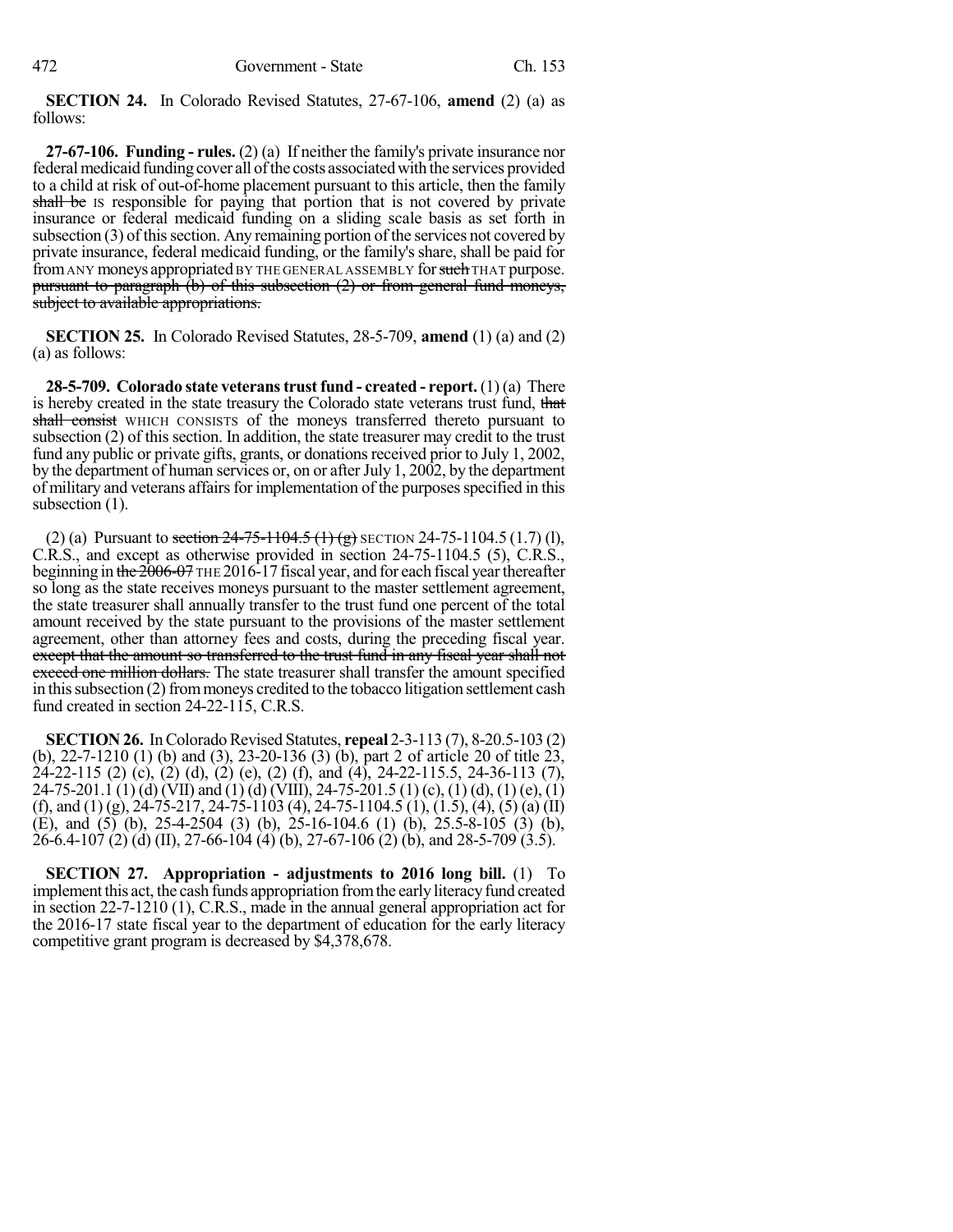(2) Forthe 2016-17state fiscal year, \$4,378,678 is appropriated to the department of education. This appropriation is from the marijuana tax cash fund created in section 39-28.8-501 (1), C.R.S. To implement this act, the department may use this appropriation for the early literacy competitive grant program.

**SECTION 28. Appropriation - adjustments to 2016 long bill.** (1) To implement this act, appropriations made in the annual general appropriation act for the 2016-17 state fiscal year to the department of human services are adjusted as follows:

(a) The cash funds appropriation from the offender mental health services fund created in section  $27-66-104$  (4) (a), C.R.S., for mental health services for juvenile and adult offenders is decreased by \$3,025,192.

(b) The cash funds appropriation fromthe tobacco litigation settlement cash fund created in section 24-22-115 (1)(a), C.R.S., for mental health treatment services for youth (H.B. 99-1116) is decreased by \$300,000.

(c) The cash funds appropriation from the alcohol and drug abuse community prevention and treatment fund created in section  $24-75-1104.5(1.5)$  (a) (VIII) (A), C.R.S., for community prevention and treatment related to substance use treatment and prevention is decreased by \$756,298.

(2) For the  $2016-17$  state fiscal year, \$4,081,490 is appropriated to the department of human services. This appropriation is from the marijuana tax cash fund created in section 39-28.8-501 (1), C.R.S. To implement this act, the division may use this appropriation as follows:

(a) \$3,025,192 for mental health services for juvenile and adult offenders;

(b)  $$300,000$  for mental health treatment services for youth (H.B. 99-1116); and

(c) \$756,298 for community prevention and treatment related to the substance use treatment and prevention.

**SECTION 29. Appropriation - adjustments to 2016 long bill.** (1) To implement this act, the cash funds appropriation from the public health services support fund created in section  $25$ -1-512 (2), C.R.S., made in the annual general appropriation act for the 2016-17 state fiscal year to the department of public health and environment for distributions to local public health agencies is decreased by \$1,767,584.

(2) Forthe2016-17state fiscal year, \$1,767,584 is appropriated to the department of public health and environment. This appropriation isfromthemarijuana tax cash fund created in section  $39-28.8-501$  (1), C.R.S. To implement this act, the department may use this appropriation for distributions to local public health agencies.

**SECTION 30. Appropriation - adjustments to 2016 long bill.** (1) To implement this act, the cash funds appropriation from the marijuana tax cash fund created in section 39-28.8-501 (1),  $\angle$ C.R.S., made in the annual general appropriation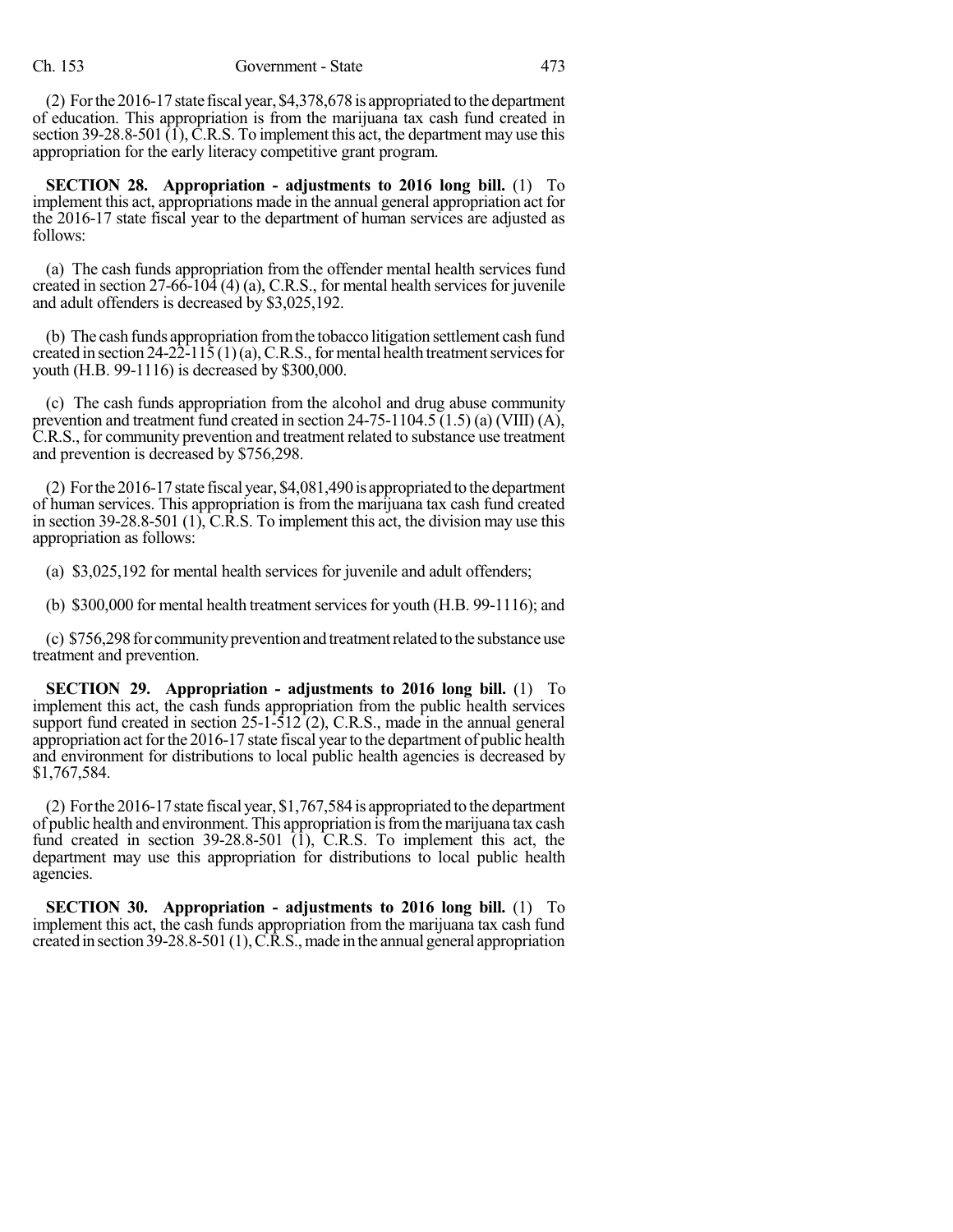act for the 2016-17 state fiscal year to the department of human services for the Tony Grampsas youth services program is decreased by \$2,626,328.

(2) Forthe2016-17state fiscal year, \$2,626,328 is appropriated to the department of human services for use by the division of child welfare. This appropriation is from the youth services program fund created in section  $26-6.8-102(2)(d)$ , C.R.S. To implement this act, the division may use this appropriation for the Tony Grampsas youth services program.

**SECTION 31. Appropriation - adjustments to 2016 long bill.** (1) To implement this act, the general fund appropriation made in the annual general appropriation act for the 2016-17 state fiscal year to the department of health care policy and financing for medical services premiums is decreased by \$6,451,471.

(2) Forthe2016-17state fiscal year, \$6,451,471 is appropriated to the department of health care policy and financing. This appropriation isfromthe Colorado autism treatment fund created in section  $25.5-6-805$  (1), C.R.S. To implement this act, the department may use this appropriation for medical services premiums.

**SECTION32. Appropriation.**(1) Forthe 2016-17 state fiscal year, \$2,972,504 is appropriated to the department of higher education for use by the regents of the university of Colorado. This appropriation isfromthe tobacco litigation settlement moneys health education fund created in section 24-75-1104.5 (1.7) (c), C.R.S. To implement this act, the regents may use this appropriation as follows:

(a) \$1,751,471 for a cancer program at the health sciences center; and

(b) \$1,221,033 for other health sciences center programs.

**SECTION 33. Appropriation.** For the 2016-17 state fiscal year, \$6,743,164 is appropriated to the department of human services for use by the office of early childhood. This appropriation is from the nurse home visitor program fund created in section 26-6.4-107 (2) (b), C.R.S. To implement this act, the office may use this appropriation for the nurse home visitor program.

**SECTION 34. Appropriation.** For the 2016-17 state fiscal year, \$879,745 is appropriated to the department of personnel for use by the division of human resources. This appropriation is from the supplemental state contribution fund created in section 24-50-609 (5), C.R.S. To implement this act, the division may use this appropriation for the H.B. 07-1335 supplemental state contribution fund.

**SECTION 35. Appropriation.** For the 2016-17 state fiscal year, \$1,313,603 is appropriated to the department of public health and environment for use by the disease control andenvironmental epidemiologydivision.This appropriationisfrom the drug assistance program fund created in section 25-4-1411 (6) (a), C.R.S. To implement this act, the division may use this appropriation for Ryan White act operating expenses.

**SECTION 36. Appropriation.** For the 2016-17 state fiscal year, \$1,313,604 is appropriated to the department of public health and environment for use by the disease control and environmental epidemiology division. This appropriation is from